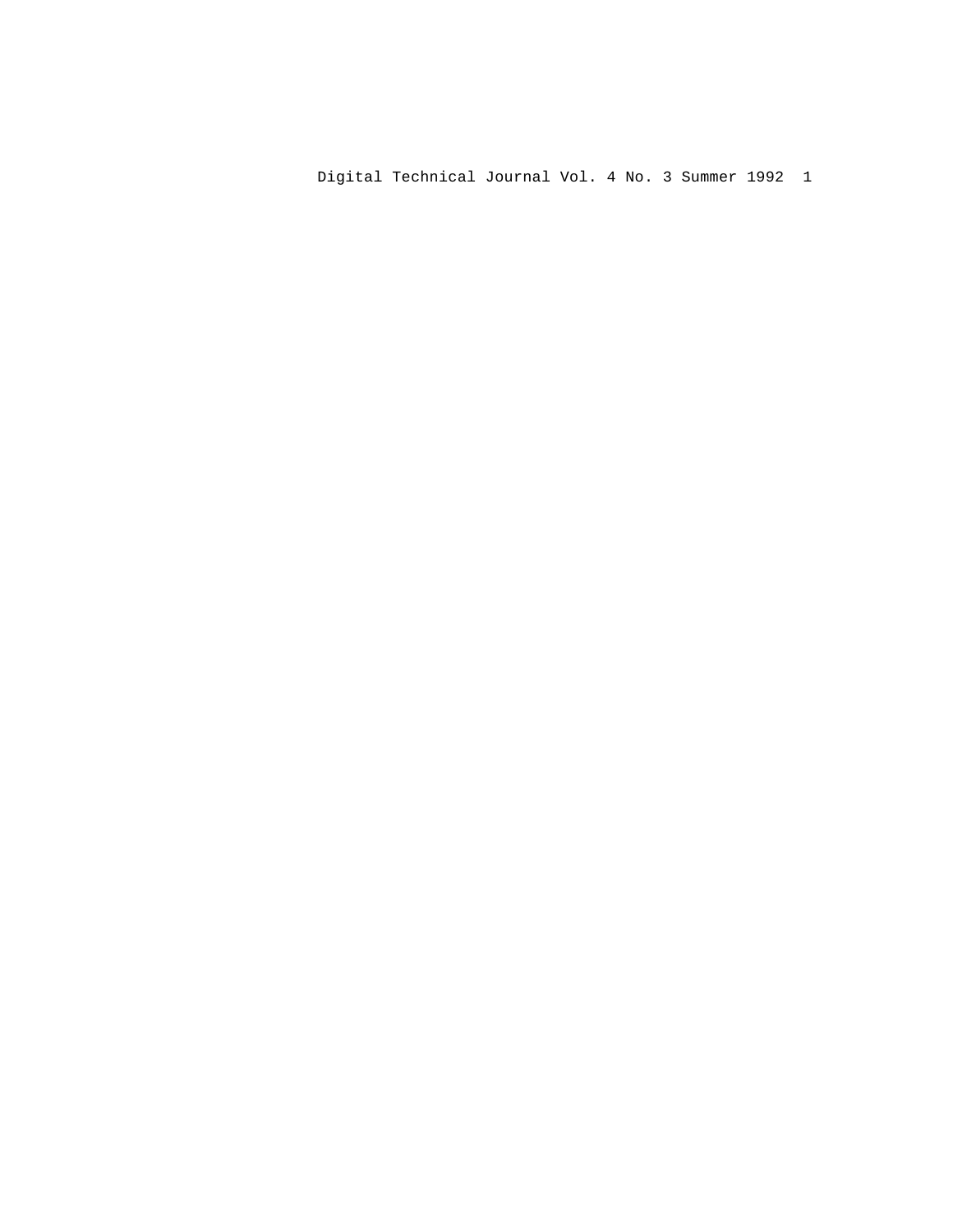The paper begins by comparing the basic features of the NVAX and NVAX+ chips and then describes in detail the chip interfaces and design elements. This description serves as the foundation for the ensuing discussion of design evolution and trade-offs. The paper concludes with information about the special design features that address the issues of debug, maintenance, and analysis.

3 Comparison of the NVAX and NVAX+ Chips

The NVAX and NVAX+ chips are identical in many respects, differing primarily in external cache and bus support. NVAX is intended for systems that use previously designed VAX microprocessors. The following systems currently use the NVAX chip: the VAXstation 4000 Model 90; the MicroVAX 3100 Model 90; the VAX 4000 Models 100, 400, 500, and 600; and the VAX 6000 Model 600.[6,7,8,9] NVAX supports an external write-back cache that implements a directory-based broadcast coherence protocol that is compatible with earlier VAX systems.[10]

NVAX+ is designed for systems that use the DECchip 21064 microprocessor implementation of the Alpha AXP architecture and is currently used in the VAX 7000 Model 600 and the VAX 10000 Model 600 systems. NVAX+ supports an external cache and bus protocol that is compatible with that of the DECchip 21064 microprocessor. In existing systems, NVAX+ is configured to support an external write-back cache that implements a conditional write-update snoopy coherence protocol.[11]

The two CPU chips provide both the means to upgrade installed VAX systems, thus protecting previous investments, and a migration path from a VAX microprocessor to a DECchip 21064 microprocessor in the new Alpha AXP systems.

# 4 Chip Interfaces

The NVAX chip interfaces to an external write-back cache (B-cache) through a private port with tag and data static random-access memories (RAMs) on the module, as shown in Figure 1. The size and speed of the cache are programmable, allowing the chip to accommodate a range of possible system configurations.

The NVAX data and address lines (NDAL) constitute a 64-bit bidirectional external bus with associated control signals that operates at one-third the frequency of the CPU from clocks provided by the CPU. Addresses and data are time-multiplexed and, to provide high performance, are overlapped with arbitration for future transactions and acknowledgment of previous transactions. The NDAL bus protocol allows up to two disconnected reads and multiple write-backs to be outstanding at the same time, using identifiers to distinguish the different transactions. External interrupt requests are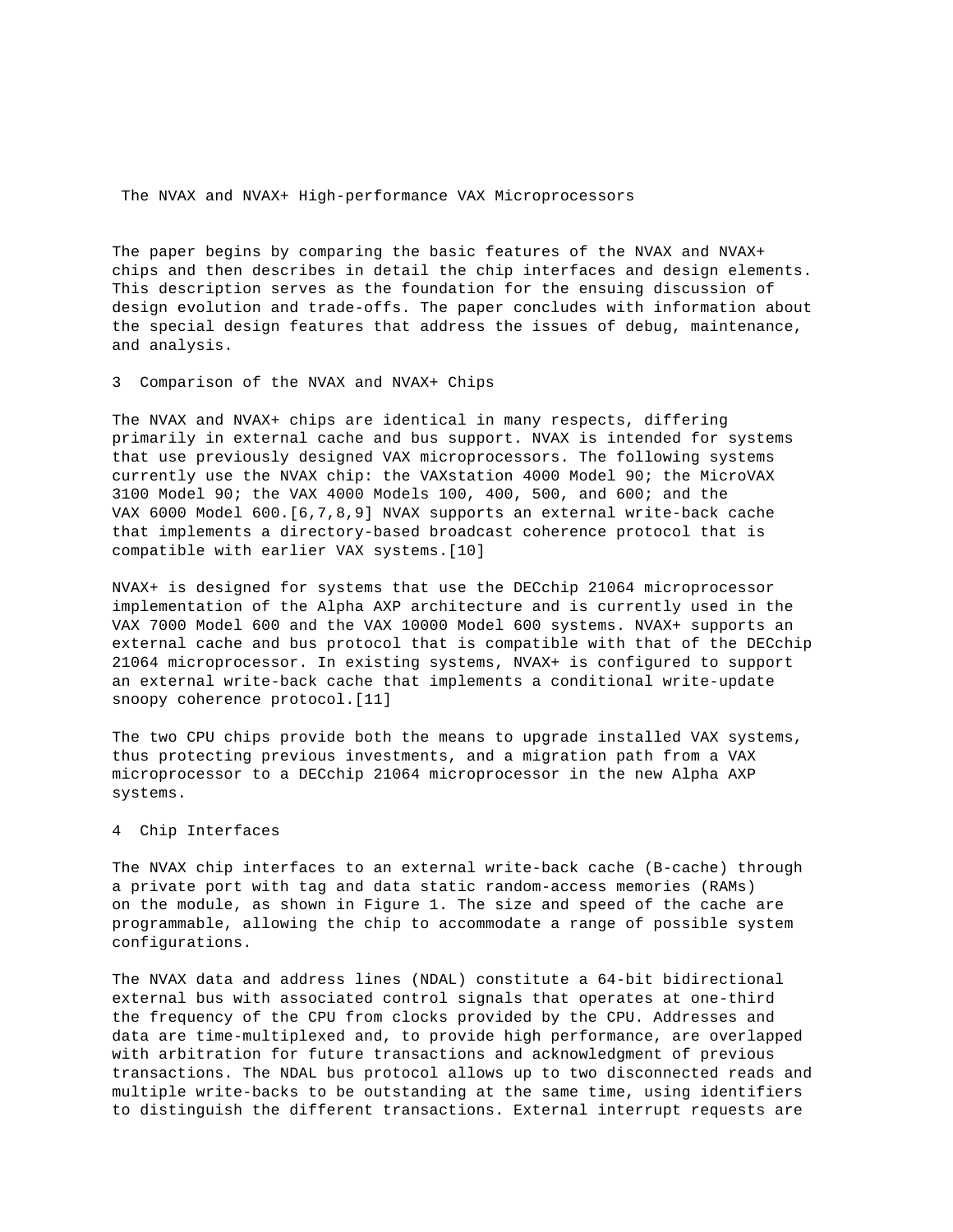received through dedicated lines and arbitrated by logic in the CPU.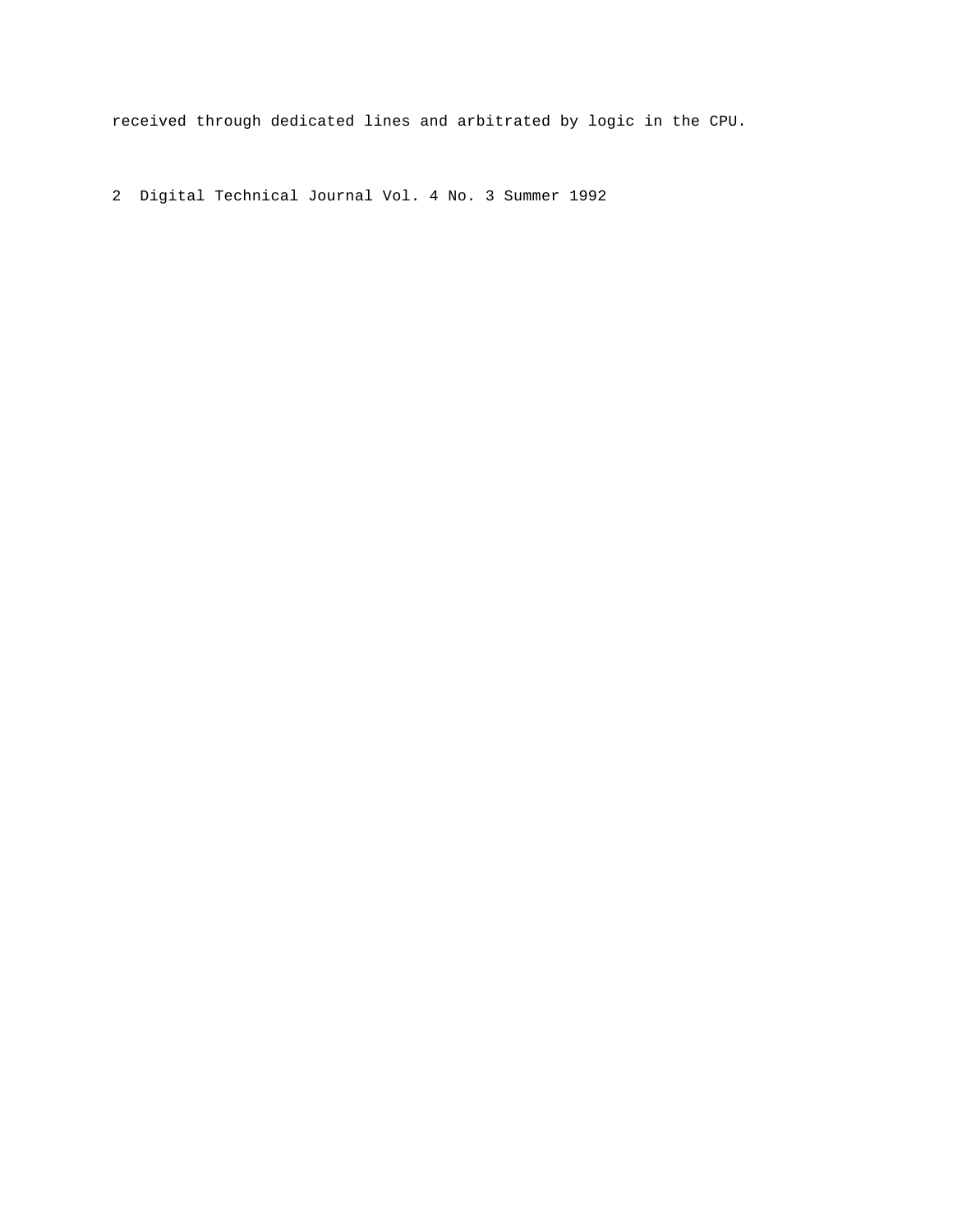The NVAX+ chip interfaces to an external write-back B-cache implemented with tag and data static RAMs on the module through a port shared with system control logic, as shown in Figure 2. Responsibility for controlling the cache port is shared between NVAX+ and the system environment; the NVAX+ chip handles the common cases of read hit and exclusive write, and the system environment provides cache policy control for other events. The size and speed of the cache can be configured to allow a range of possible system configurations.

The DECchip 21064 data and address lines (EDAL) constitute a demultiplexed, bidirectional bus with 29 bits of address, 128 bits of data, and the associated control signals. This bus operates at one-half, one-third, or one-fourth the frequency of the CPU from clocks provided by the CPU. The speed of the system clocks can be programmed to accommodate various RAM and system speeds. At power-up time, initialization information, including RAM timing, and diagnostics are loaded from a serial read-only memory (ROM) into the on-chip cache. The external interrupt handling is similar to that of the NVAX chip.

# 5 Electrical and Physical Design

Process technology, clocking scheme, clock frequency, and die specifications are elements of the electrical and physical design of the NVAX and NVAX+ chips. Both chips are implemented in Digital's fourthgeneration complementary metal-oxide semiconductor (CMOS-4) technology. CMOS-4 is a 0.75-micrometer, 3.3-volt process with support for 5-volt input signals at the pins. The CMOS-4 process is optimized for high-performance microprocessors and provides short (0.5-micrometer) channel lengths and three layers of metal interconnect. This robust and reliable process has been used to produce NVAX chips in volume for more than a year and is the same CMOS process used in the DECchip 21064 microprocessor.

NVAX and NVAX+ use a four-phase clocking scheme, driven by an oscillator that operates at four times the internal clock frequency. The oscillator frequency is divided by an on-chip, finite-state-machine clock generator; a low-skew clock distribution network is used for both internal and external clocks.

To meet the needs of the system designer, the two chips are designed for use at various frequencies. At present, NVAX is used in systems at internal clock frequencies of 83.3 megahertz (MHz) (12-nanosecond [ns] clock cycles), 74.4 MHz (14-ns clock cycles), and 62.5 MHz (16-ns clock cycles). NVAX+ is used in systems at a frequency of 90.9 MHz (11-ns clock cycles).

Each chip contains 1.3 million transistors on a die that is 16.2-by-14.6 millimeters in size. NVAX is packaged in a 339-pin, through-hole pin grid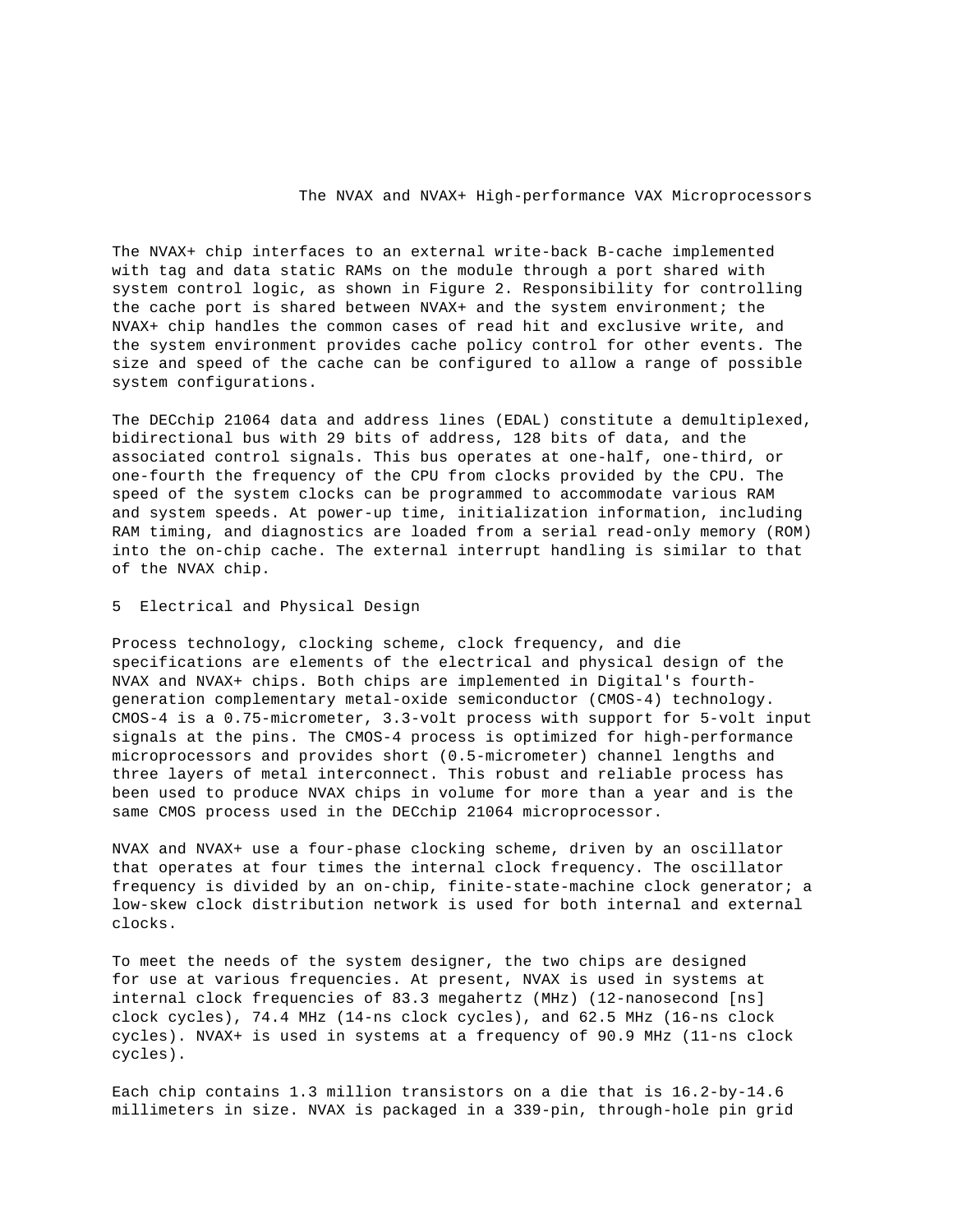array. NVAX+ is packaged in a 431-pin, through-hole pin grid array.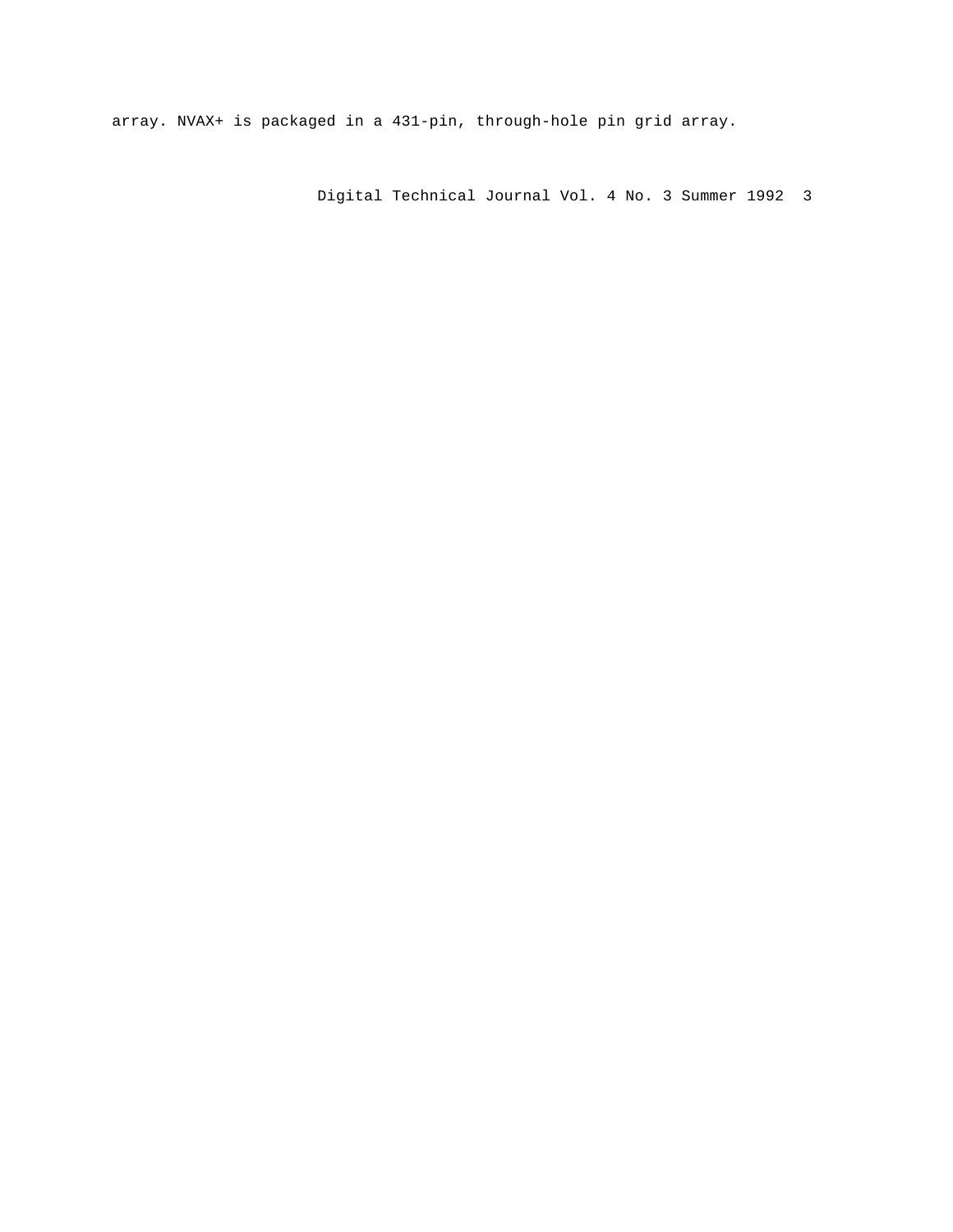# 6 Architecture Design

The NVAX/NVAX+ design is partitioned into five relatively autonomous functional units: the instruction fetch and decode unit (I-box), the integer and logical instruction execution unit (E-box), the floating-point execution unit (F-box), the address translation and primary cache interface (M-box), and the external cache and system bus interface (C-box). Queues placed at critical interface boundaries normalize the rate at which the units process instructions. A block diagram of the NVAX and NVAX+ core is shown in Figure 3.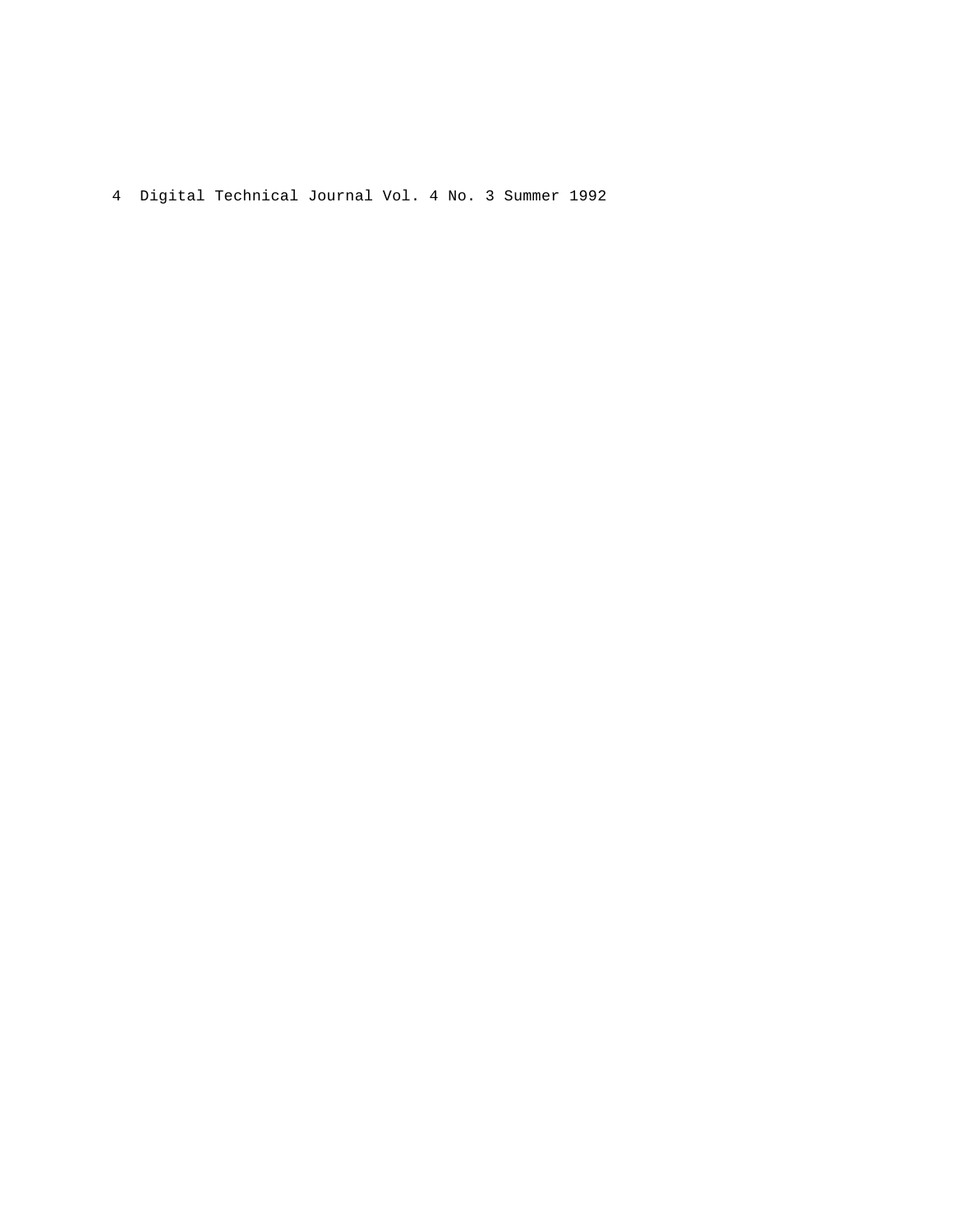The I-box

The I-box fetches and decodes VAX instructions, evaluates operand specifiers, and queues operands in canonical form for further processing. Included in the I-box is a 2-kilobyte (KB), direct-mapped virtual instruction cache (VIC) with 32-byte cache blocks. For reliability, the VIC includes parity protection on both tags and data.

During each cycle, the I-box attempts to fetch 8 bytes of instruction data from the VIC and place this data in an empty slot in the prefetch queue (PFQ). A VIC miss incurs a three-cycle penalty if the requested data is found in the primary cache. PFQ data is then decoded into the next VAX instruction component, which may be one of the following: operation code (opcode) and first specifier or branch displacement, subsequent specifier, or implicit specifier (an imaginary specifier included to improve the performance of some instructions). The I-box enters the opcoderelated information into the instruction queue, the pointers to source and destination operands into their respective source and destination queues, and the branch-related information into the branch queue.

For operand specifiers other than short literal or register mode, the Ibox decode logic invokes the pipelined complex specifier unit (CSU) to compute the effective address and initiate the appropriate memory request to the M-box. The CSU is similar in function to the load/store unit on many traditional RISC machines.

The I-box automatically redirects the program counter (PC) to the target address when it decodes one of the following instruction types: unconditional branch, jump, and subroutine call and return. The branchtaken penalty is two cycles for any conditional or unconditional branch. To keep the pipeline full across conditional branches, the I-box includes a 512-bit by 4-bit branch prediction array. The prediction is entered in the branch queue by the I-box and compared with the actual branch direction by the E-box. If the I-box predicts incorrectly, the E-box invokes a trap mechanism to drain the pipeline and restart the I-box at the alternate PC. A branch mispredict incurs a four-cycle penalty for a branch that is actually taken and a six-cycle penalty for a branch that is not taken.

# The E-box

The E-box is responsible for the execution of all non-floating-point instructions, for interrupt and exception handling, and for various overhead functions. All functions are microcode-controlled, i.e., driven by a microsequencer with a 1,600-word control store and a 20-word patch capability. Since the control store does not limit the cycle time, we chose to implement a single microcode control scheme, rather than hardwire control for the simple instructions and provide microcode control for the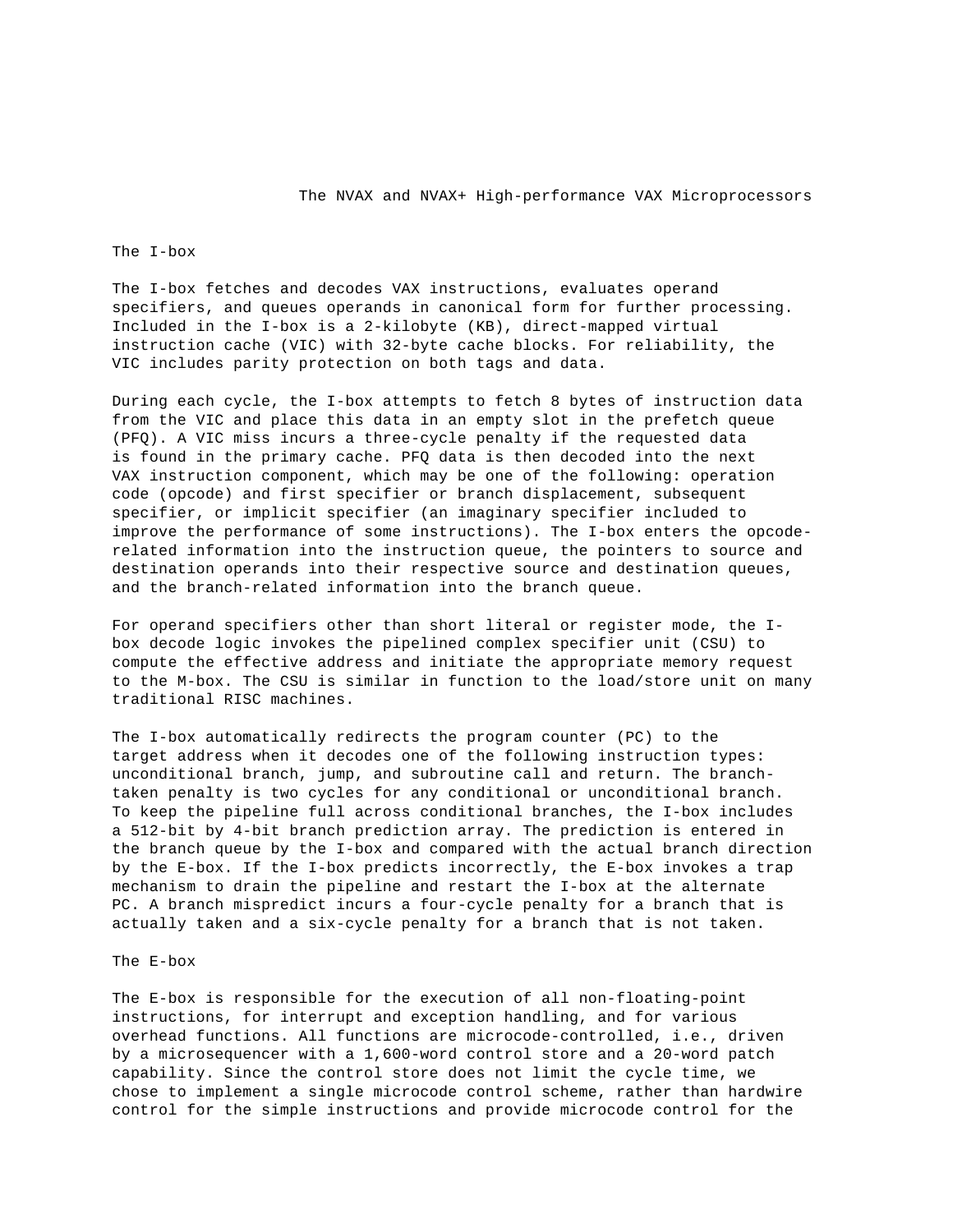remaining instructions.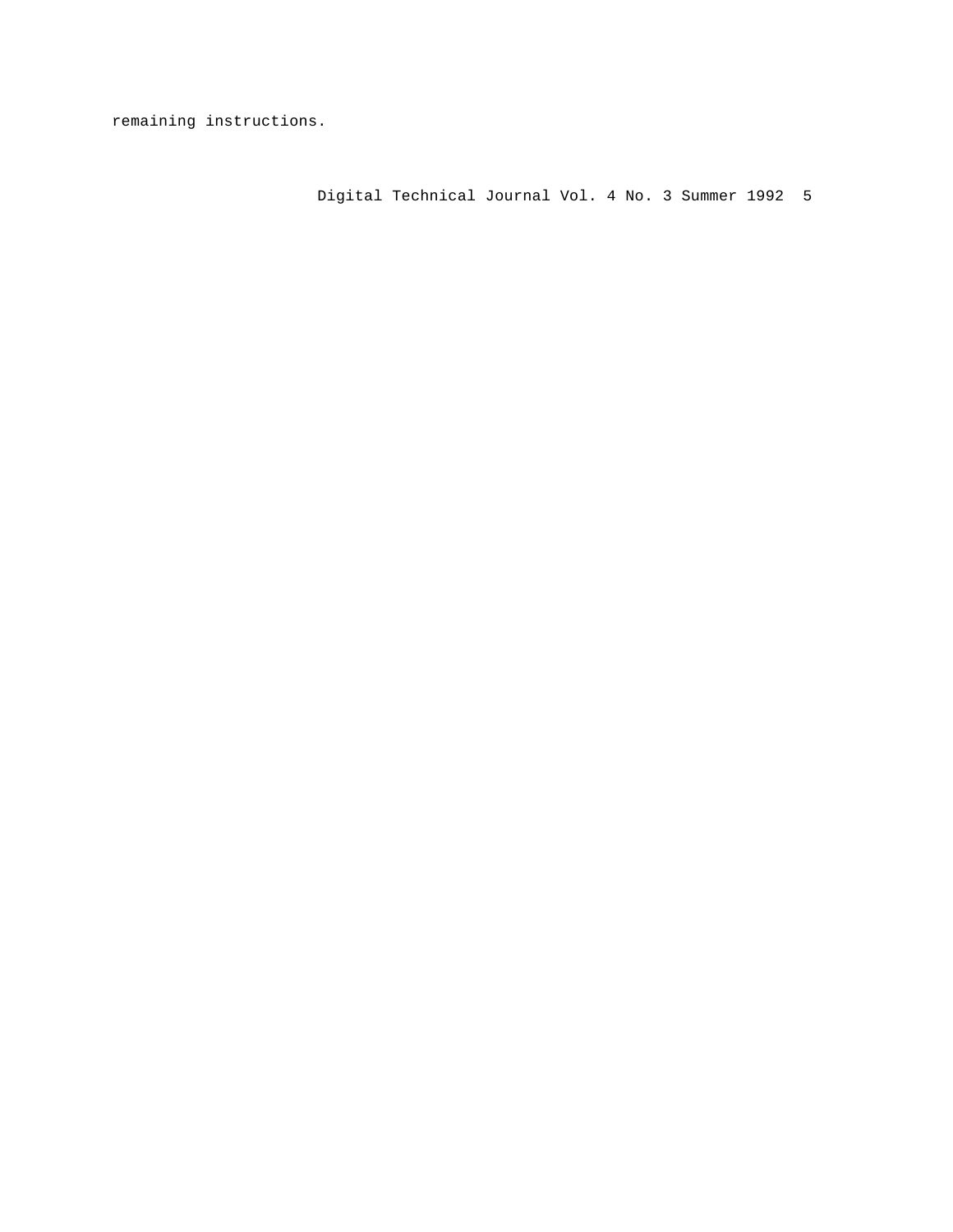The E-box begins instruction execution based on information taken from the instruction queue. References to specifier operands and results are made indirectly through pointers in the source and destination queues. In this way, most E-box instruction flows do not need to know whether operands or results are in register, memory, or instruction stream.

To improve the performance of certain critical instructions, the E-box contains special-purpose hardware. A mask processing unit finds the next bit set in a mask register and is used in the following instructions: FFC, FFS, CALLS, CALLG, RET, PUSHR, and POPR. A population counter provides the number of bits set in a mask and is used in the CALLS, CALLG, PUSHR, and POPR instructions. In addition, microcode can operate the arithmetic logic unit (ALU) and shifter independently to produce two computations per cycle, which can significantly improve the parallel operation of the complex instructions.

In addition to normal instruction processing, the E-box performs all powerup functions and interrupt and exception processing, directs operands to the F-box, and accepts results from the F-box. To guarantee that instructions complete in instruction stream order, the E-box orchestrates result stores and instruction completion between the E-box and F-box.

The F-box

The F-box performs longword (32-bit) integer multiply and floating-point instruction execution. The E-box supplies operands, and the F-box transmits results and status back to the E-box.

The F-box contains a four-stage, floating-point and integer-multiply pipeline, and a nonpipelined, floating-point divider. Subject to operand availability, the F-box can start a single-precision, floating-point operation during every cycle, and a double-precision, floating-point or integer-multiply operation during every other cycle.

Stage 1 of the pipeline calculates operand exponent difference, adds the fraction fields, performs recoding of the multiplier, and computes three times the multiplicand. Stage 2 performs alignment, fraction multiplication, and zero and leading-one detection of the intermediate results. Stage 3 performs normalization, fraction addition, and a miniround operation for floating-point add, subtract, and multiply instructions. Stage 4 performs rounding, exception detection, and condition code evaluation.

Stage 3 performs a miniround operation on the result calculated to that point to determine if a full-round operation is required in Stage 4. To do this, a round operation is performed on only the low-order three (for single-precision) or six (for double-precision) fraction bits of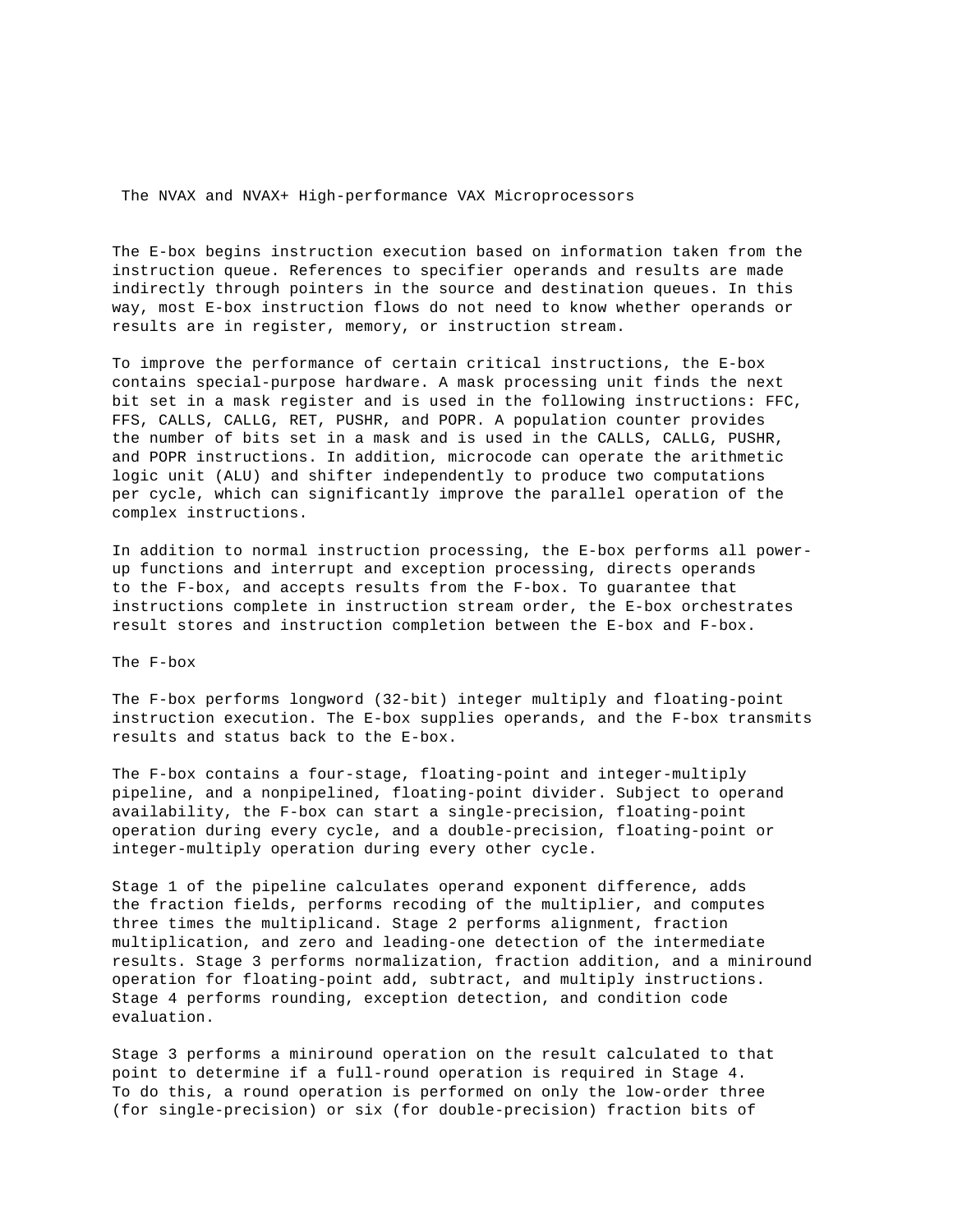the result. If no carry-out occurs for this operation, the remaining fraction bits are not affected and the full stage 4 round operation is not required. If the full round is not required, stage 4 is dynamically bypassed, resulting in an effective three-stage pipeline.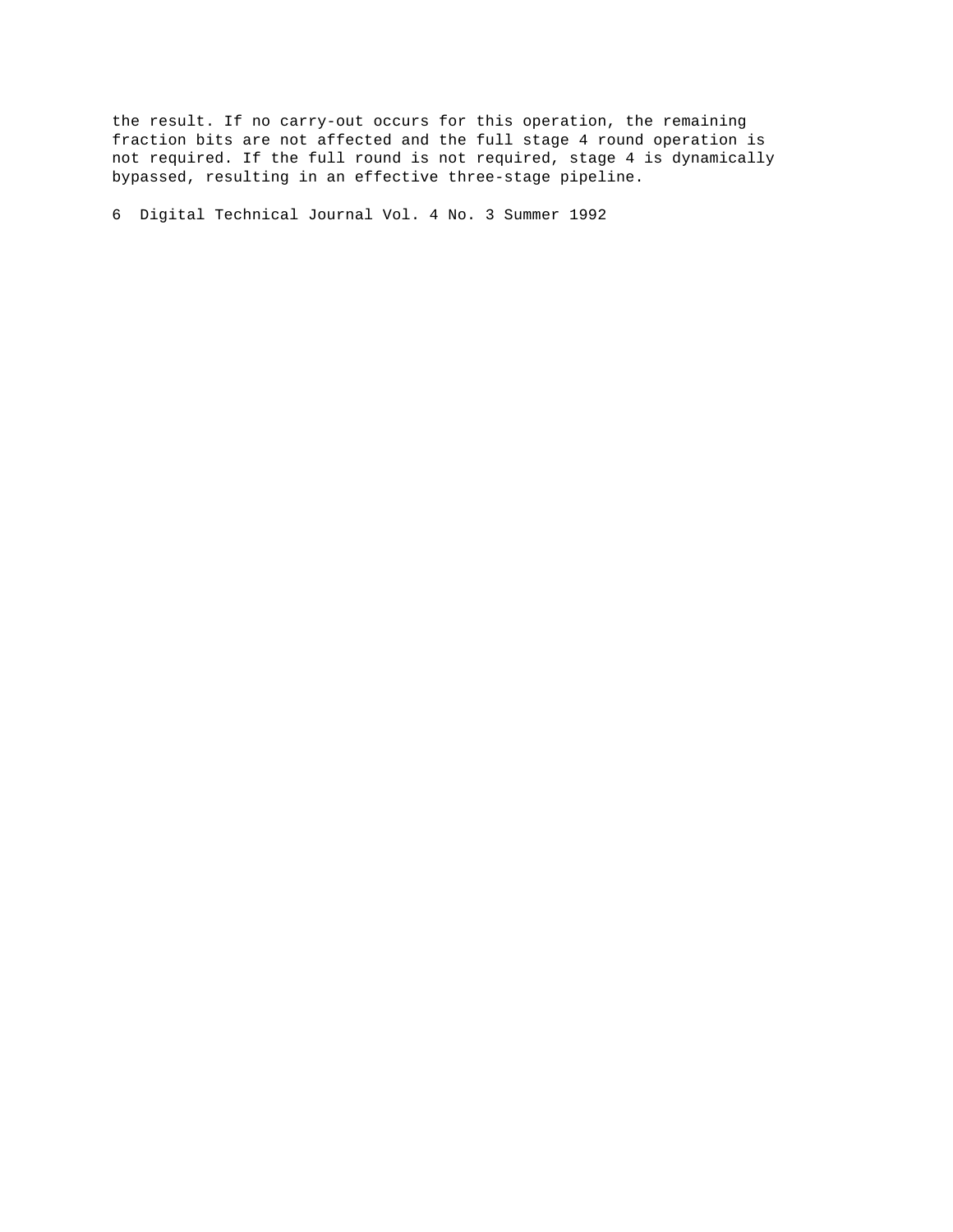# The M-box

The M-box is responsible for address translation, access checking, and access to the primary instruction and data cache (P-cache). The M-box accepts requests from multiple sources and processes these requests in an order that reflects both the priority of the request and the need to maintain instruction stream ordering of memory reads and writes. Address translation and cache access are fully pipelined; the M-box can start a new request at the beginning of every cycle.

The M-box performs address translation and access checking by means of a 96-entry, fully associative translation buffer (TB) with parity protection. If a TB miss occurs, the M-box automatically invokes a hardware miss sequence that calculates the address of the page table entry (PTE) that maps the page, fetches the PTE from memory, refills the TB, and restarts the reference. TB allocation is performed using a not-last-used scheme, which is similar to a round-robin but guarantees that the most recently referenced entry will not be overwritten. The M-box reports access violations and page faults to the E-box, and E-box microcode processes these misses with hardware support from the M-box.

The M-box also translates memory destination operand addresses provided by the I-box and saves the corresponding physical address in the physical address (PA) queue. When the E-box stores a result, the M-box matches the data with the next address in the PA queue and converts this data to a normal write request. The PA queue is also used to check for conflicts in read requests to a location in which nothing has been written.

The P-cache is an 8KB, two-way set-associative cache with 32-byte blocks and parity protection on tags and data. The P-cache can be configured to cache instructions, data, or both, and usually has the latter configuration. For compatibility with the DECchip 21064 microprocessor, the NVAX+ P-cache can also be configured into a direct-mapped organization.

# The NVAX C-box

The NVAX C-box maintains the interface to the external B-cache and to the NDAL bus. The C-box receives read and write requests from the M-box and monitors the NDAL for activity that would require an invalidate operation in either cache. Consecutive writes to the same quadword (64 bits) are merged into a single quadword datum by packing logic placed at the input of an eight-entry quadword write queue.

The C-box can accept one instruction read request and one data read request from the M-box. Conflict logic in the write queue allows nonconflicting read requests to be processed before queued write requests are performed. Conflicts are resolved by processing write queue entries until the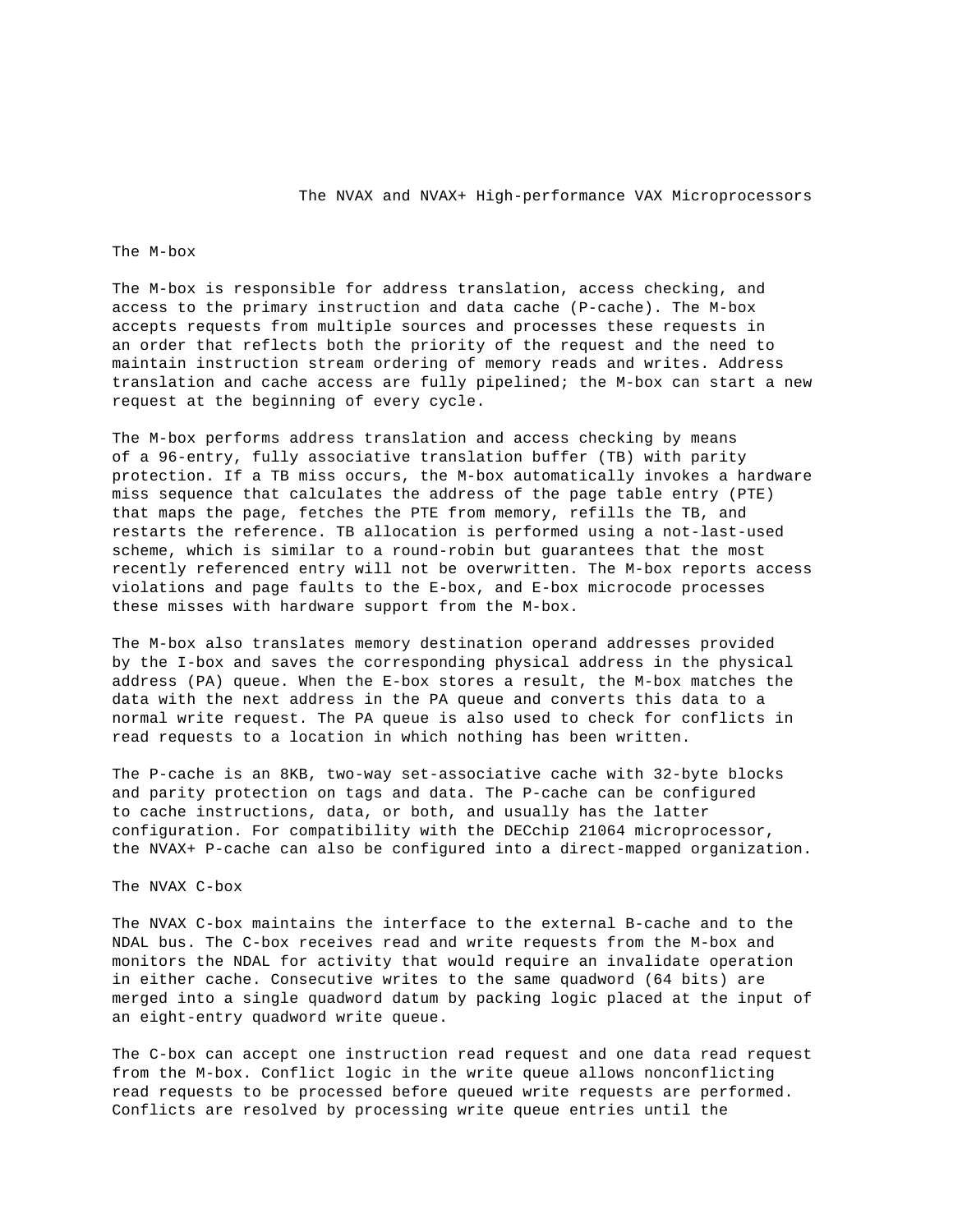conflicting write is completed.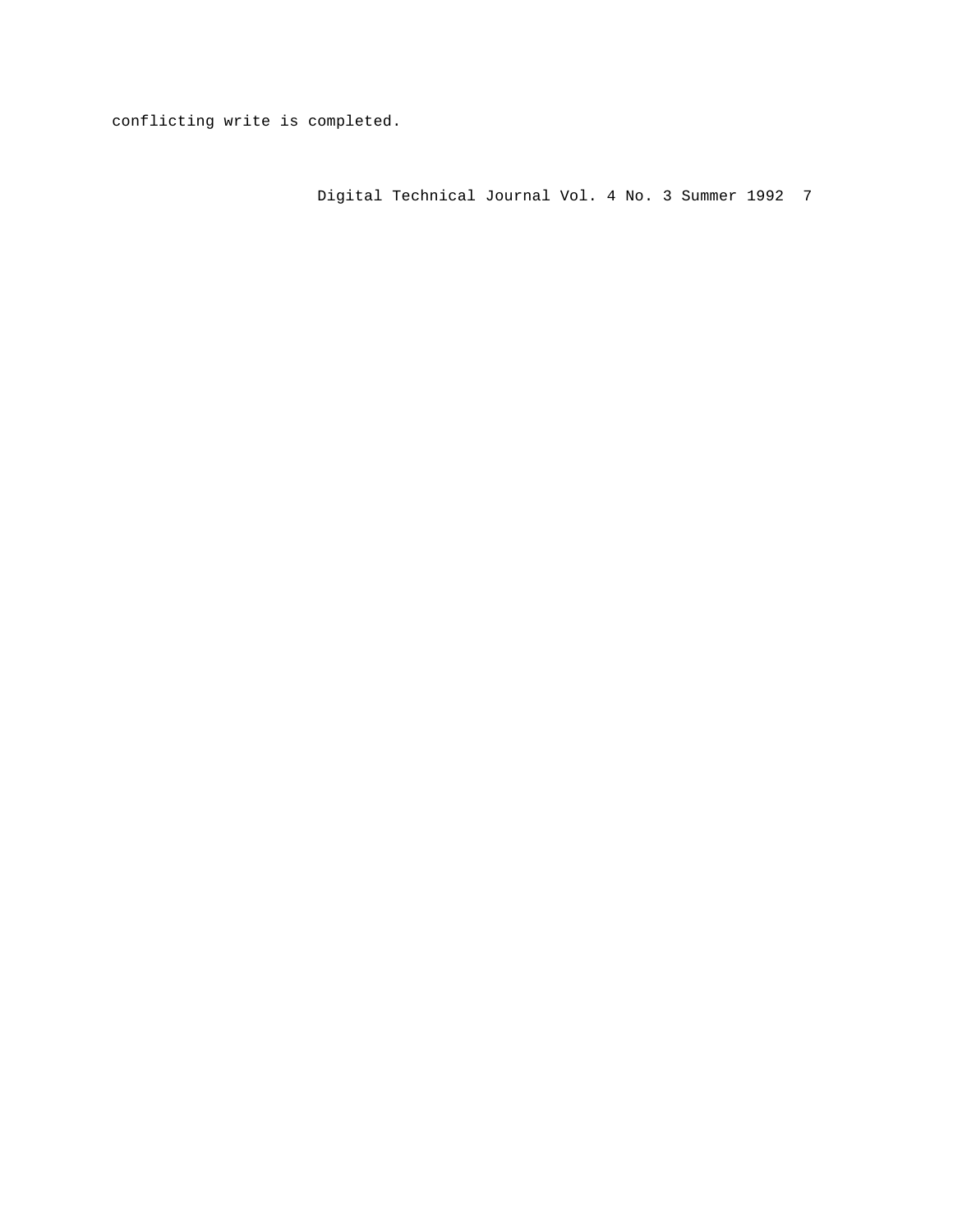The C-box supports four B-cache sizes: 128KB, 256KB, 512KB, and 2 megabytes (MB). The system designer can independently select tag and data RAM speeds to meet system requirements, regardless of the frequency at which the CPU is running. The B-cache block size is 32 bytes, and both tag and data RAMs are protected with error correction code (ECC) that corrects single-bit errors and detects both double-bit errors and full 4-bit RAM failures.

The B-cache implements a directory-based broadcast coherence protocol in conjunction with a memory directory containing one bit per 32-byte block. Each memory directory bit indicates if the associated block is valid in memory or has been written and exists in a cache. Unwritten blocks may exist in multiple caches in the system. Written blocks may exist in exactly one cache.

An attempt to write to a block that is not both valid and already written in the B-cache causes the C-box to request write permission from memory by means of a special NDAL bus read command. The memory controller will not respond to any NDAL bus transactions to a block that is written in a cache. Instead, it waits for the CPU, which contains an updated copy of the block, to write the block back to memory and then completes the original transaction. All CPUs in the system monitor the NDAL bus for read and write transactions and compare the address against their B-cache tags. If a match is found, the cache block is either written back to memory, invalidated, or both, depending on the transaction type and the state of the block in the cache.

The NDAL protocol fully supports multiprocessing implementations and does not require any special chip variants to construct a multiprocessor system. The C-box invokes invalidate or write-back requests as required to keep the B-cache and P-cache coherent with NDAL activity.

The NVAX+ C-box

The NVAX+ C-box provides the interface between the internal functional units and the EDAL pin bus implemented by the DECchip 21064 microprocessor. This C-box interface includes the basic interface control for the external B-cache and for the memory and I/O system. The NVAX+ C-box receives read and write requests from the M-box. These requests are queued and arbitrated within the C-box and result in cache or system access across the EDAL. The NVAX+ C-box also maintains cache coherency by sending invalidate requests to the M-box when requested by external logic.

The NVAX+ C-box implementation provides many of the same features and performance enhancements available in the NVAX C-box. Included is support for software-programmable B-cache speeds (one-half, one-third, or onefourth times the CPU frequency) and sizes (128KB to 8MB), write packing, write queuing, and read-write reordering. In addition, the NVAX+ C-box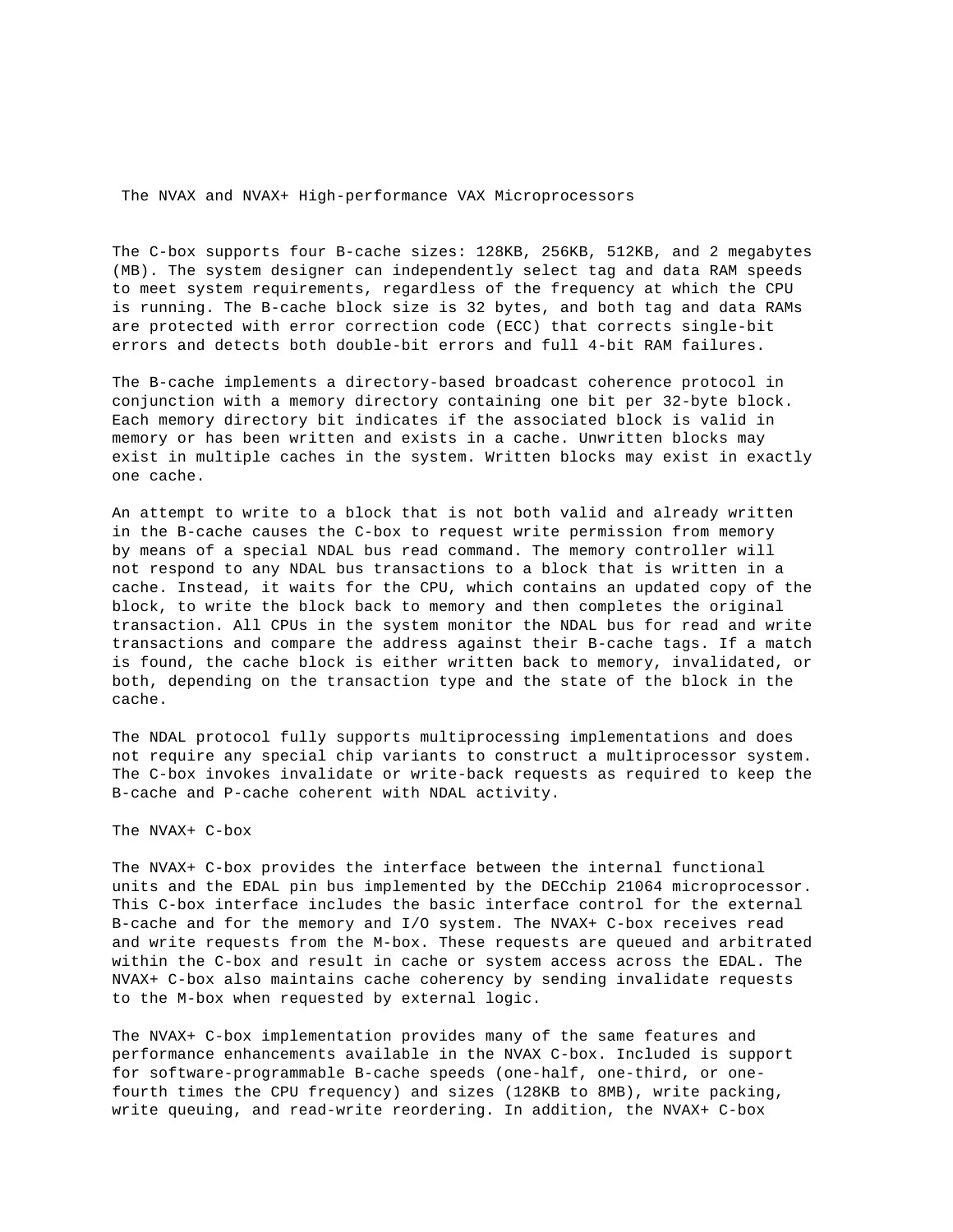supports the newer platforms and increases the degree to which NVAX+ is compatible with the DECchip 21064 microprocessor. NVAX+ C-box features include programmable system clock speeds, I/O space-mapping, and a directmapped option on the P-cache.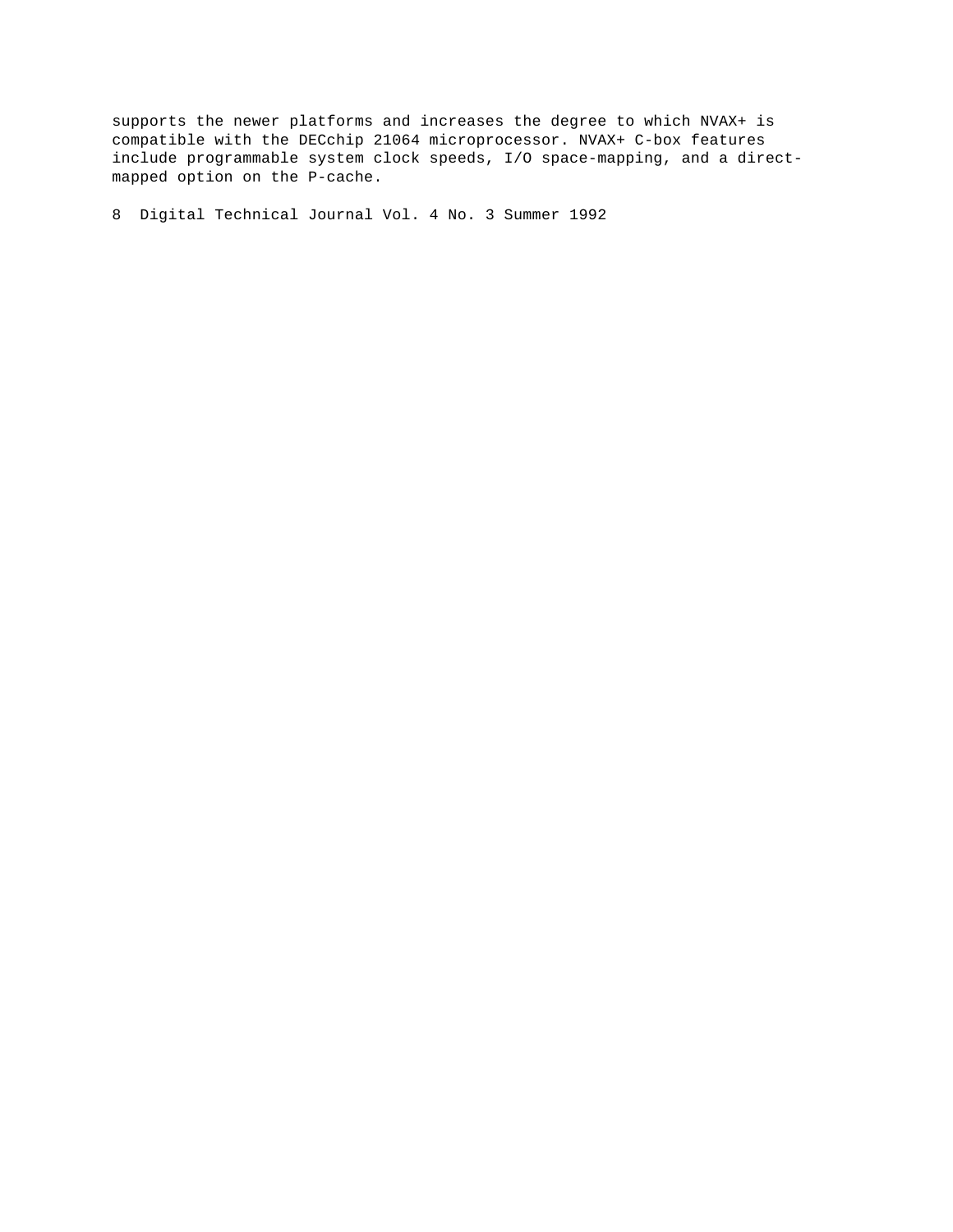A major difference between the NVAX and NVAX+ implementations is in the B-cache coherence protocol. Rather than mandate a fixed B-cache coherence protocol, the NVAX+ implementation allows systems to tailor the protocol to their particular needs. NVAX+ cache coherency is implemented jointly by off-chip system support logic and by the CPU chip, with relevant information passed between the two over the EDAL bus. To allow duplicate cache tag stores (if they exist) to be properly updated, the NVAX+ C-box provides information to off-chip logic, indicating when the internal caches are updated. External logic notifies the NVAX+ C-box when an internal cache entry needs to be invalidated because of external bus activity.

Existing systems configure the B-cache to implement a conditional writeupdate snoopy protocol carried out using shared and written signals on the system bus. Writes to shared blocks are broadcast to other caches for conditional update in those caches. A CPU that receives a write update checks the NVAX+ P-cache to determine if the block is also present in that cache. If the block is present, the B-cache update is accepted and written into the B-cache, and the P-cache is invalidated. If the data is not present in the P-cache, the B-cache is invalidated. This results in a write-update protocol for data that was recently referenced by a CPU (and hence is valid in the P-cache) and reduces to a write-invalidate protocol for data that was not recently referenced.

To accommodate the programmable nature of both the system and cache clock frequencies, the NVAX+ C-box supports nine different combinations of cache and system clock frequencies. This support allows efficient use of the chip in a wide range of different performance class systems.

# Pipeline Operation

The NVAX and NVAX+ chips implement a macropipeline. Multiple VAX macroinstructions are processed in parallel by relatively autonomous functional units with queued interfaces at critical boundaries. Each functional unit also has an internal pipeline (micropipeline) to allow a new operation to start at the beginning of every cycle. The pipeline operation can be logically depicted, as shown in Figure 4.

In pipeline segment S0, instruction stream data is read from the VIC. The next VAX instruction component is parsed, and queue entries are made in segment S1. For short literal and register specifiers, no other processing is required. Requests for further processing for all other specifiers are queued to the CSU pipeline, which reads operand base addresses in segment S2, calculates an effective address, and makes any required M-box request contained in segment S3. If an M-box request is made, address translation and P-cache lookup occur in segments S4 and S5.

Instruction execution starts with an E-box control store lookup in segment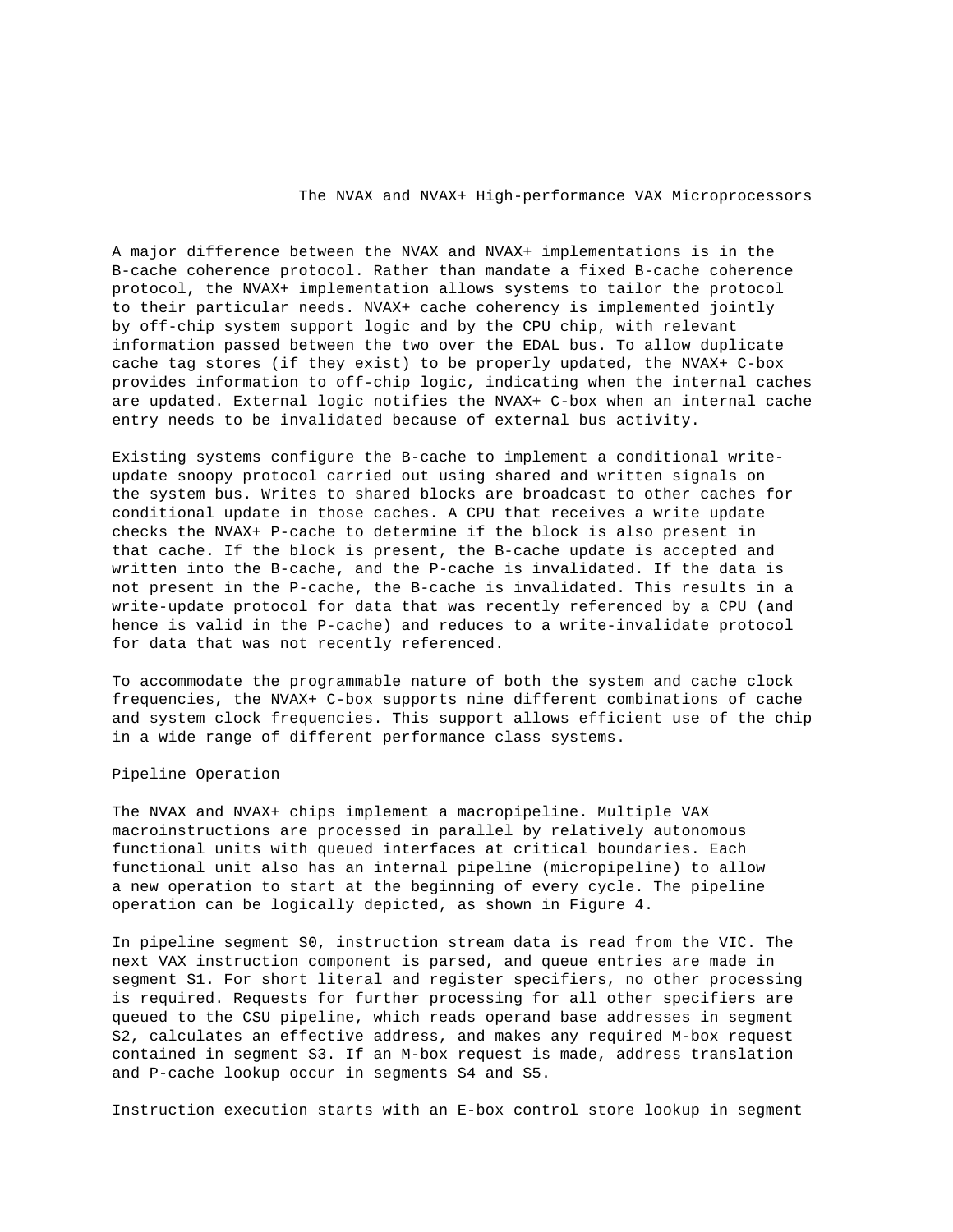S2, followed by a register file read of any required operands in segment S3, an ALU and/or shifter operation in segment S4, and a potential result store or register file write in segment S5. If an M-box request is required, e.g., for a memory store, the request is made in segment S4;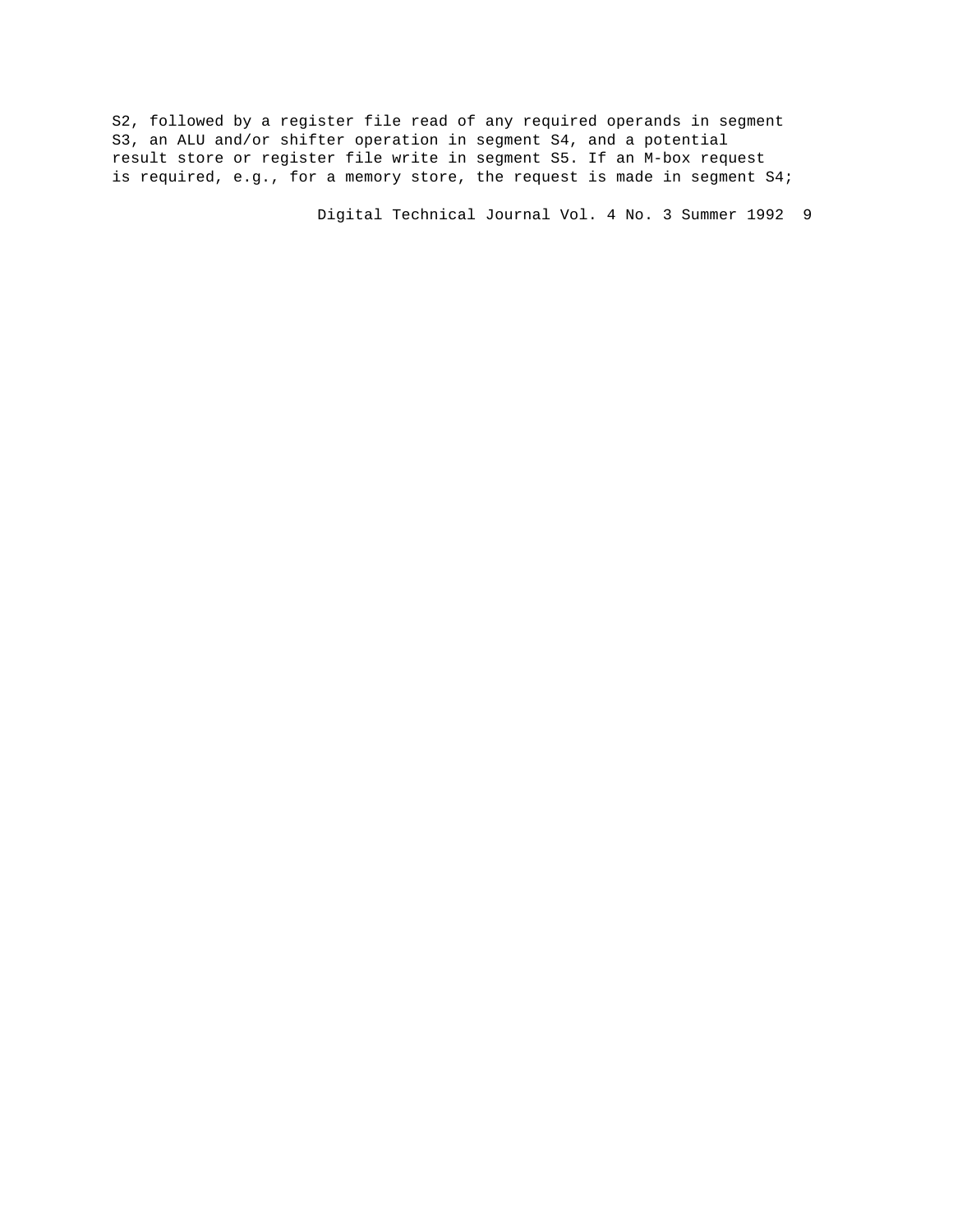address translation or PA queue access occurs in segment S5; and a P-cache access occurs in segment S6.

Floating-point and integer-multiply instruction execution starts in the E-box, which transfers operands to the F-box. The four-stage F-box pipeline is skewed by half a cycle with respect to the E-box pipeline, beginning halfway through segment S4. The fourth segment of the F-box pipeline is conditionally bypassed if a full-round operation is not required. The result is transmitted back to the E-box, logically in segment S5 of the pipeline.

Pipeline bypasses exist for all important cases in the I-box and E-box pipelines, so that there are no stalls for results feeding directly into subsequent operands. The M-box processing of memory references initiated as a result of operand specifier processing by the I-box is usually overlapped with the execution of the previous instruction in the E-box, with few or no stalls occurring on P-cache hit.

7 Design Evolution and Trade-offs

The NVAX and NVAX+ chips are the latest in a line of CMOS VAX microprocessors designed by Digital's engineers and represent a continuing evolution of architectural concepts from one implementation to the next. The preceding chip design was the CPU for the VAX 6000 Model 400 system.[12] To meet the time-to-market and performance goals, we had to modify the NVAX/NVAX+ design throughout the project.

One of the early vehicles for making design trade-offs was the NVAX performance model, which predicts CPU and system performance and aids in quantifying the performance impact of various design options. The performance model is a detailed, trace-driven model which can be easily configured by changing any of a variety of input parameters. The model stimuli used were 15 generic timesharing and 22 benchmark instruction trace files that were captured by running actual programs on existing VAX systems.

The following sections describe the evolution of the chip design, including the number of chips, the pipelining technique used, and various cache issues.

# Number of CPU Chips

The VAX 6000 Model 400 core CPU implementation is a three-chip design: a processor chip, with a small on-chip primary cache; a floating-point chip; and a secondary cache controller, with internal cache tags. The initial attempt at NVAX CPU definition was a two-chip design. One chip contained the I-box (with a 4KB VIC), the E-box, the F-box, and the M-box (with a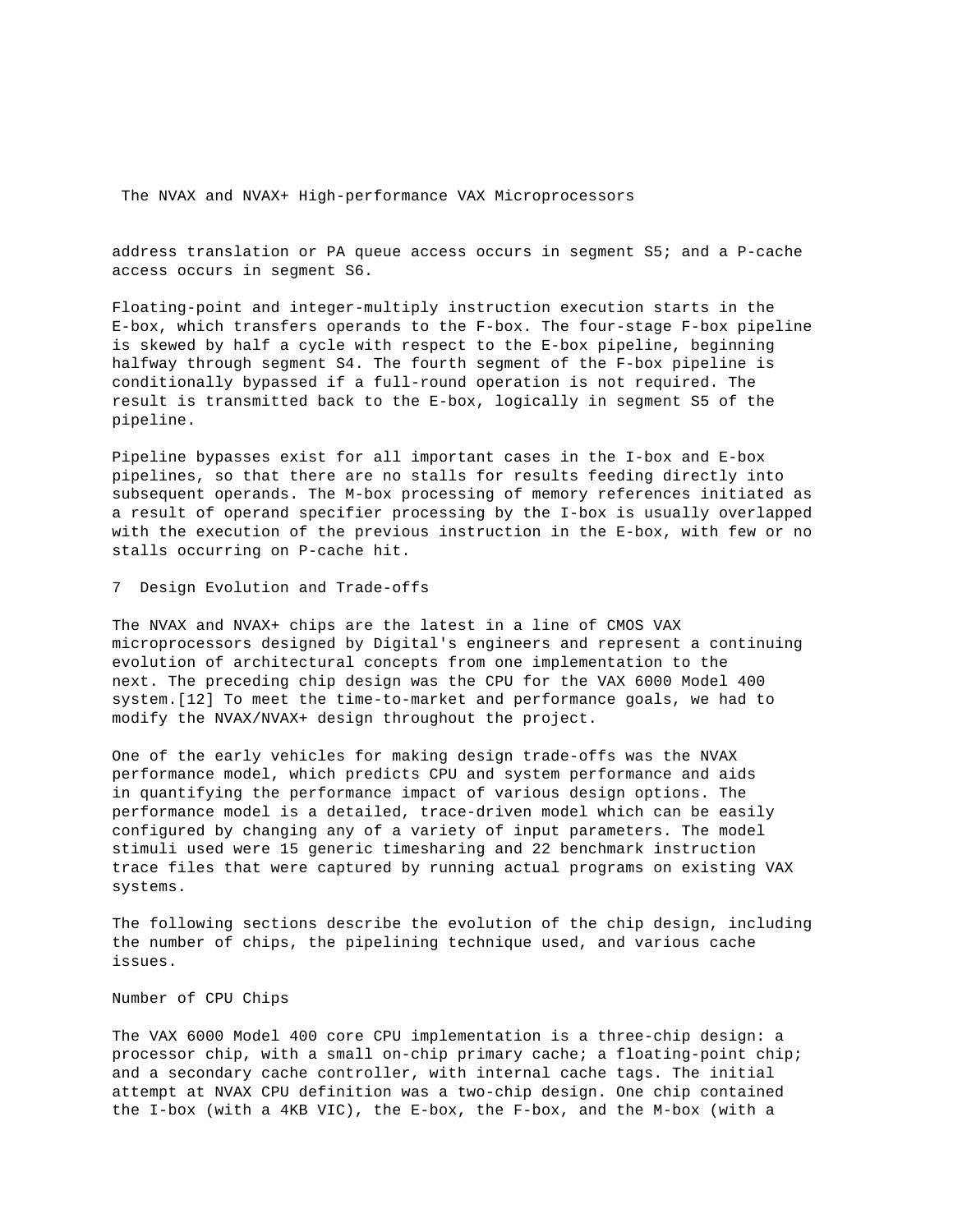16KB, direct-mapped P-cache). The second chip held the C-box and the Bcache tag array. The project design goals, especially time-to-market, led to a single-chip solution, rather than a two-chip design.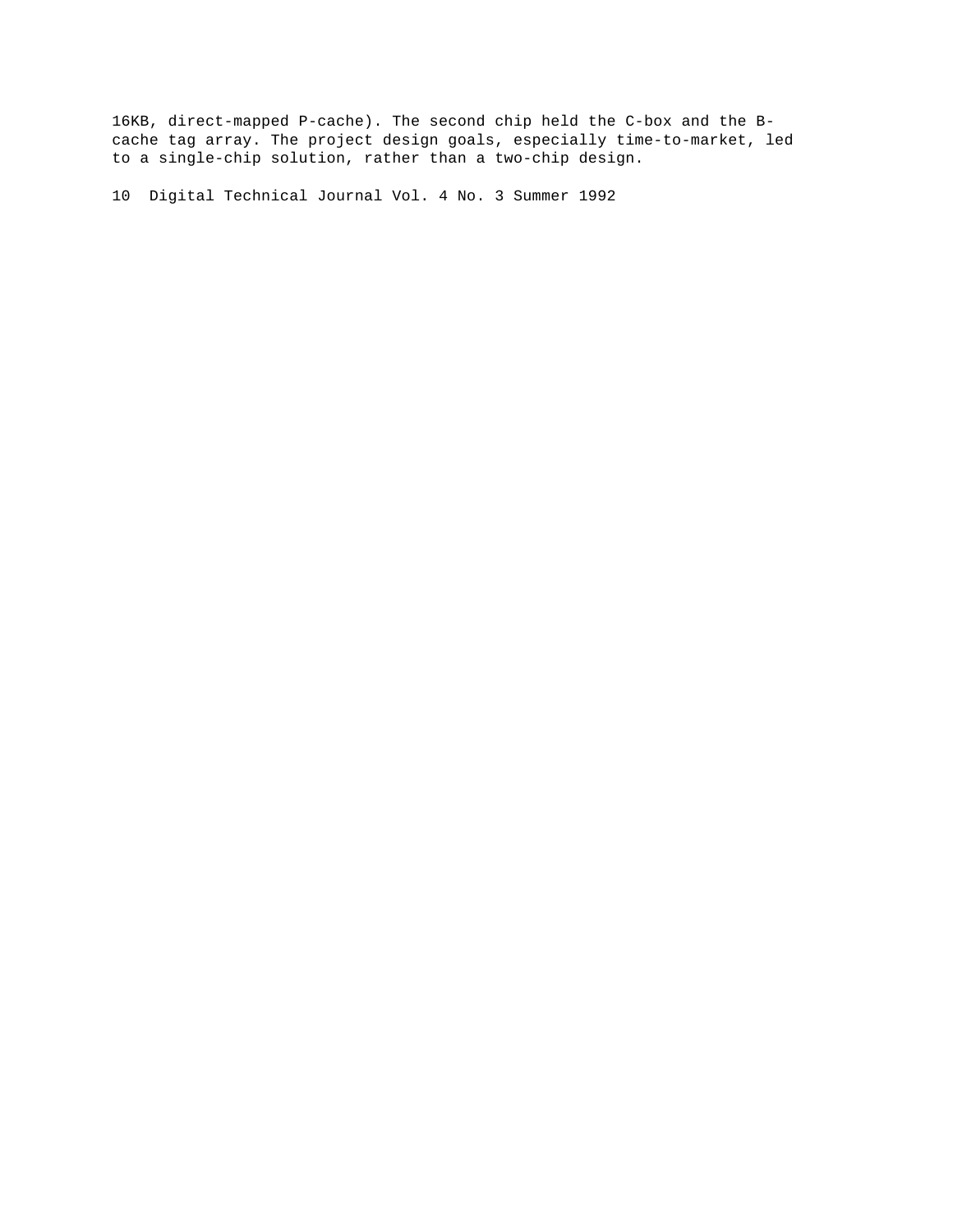To condense the design from two chips to one, we halved the sizes of the VIC and the P-cache and moved the B-cache tags to external static RAMs, leaving the B-cache controller on-chip. Later, we were able to reduce the penalty of halving the size of the P-cache by making it two-way set associative rather than direct mapped. With these changes, the performance model showed a performance loss of less than 1.4 percent across all the traces, relative to the two-chip design, with a worst-case penalty of 3.9 percent.

There are strong advantages to the single-chip solution.

- 1. Designing a single chip takes less time.
- 2. This design requires the production and maintenance of only one design database and one mask set.
- 3. Latency to the B-cache is shorter.
- 4. An off-chip tag store provides more flexibility in B-cache configurations.

#### Macropipelining

Run-time performance is the product of the cycle time, the average time to execute an instruction (cycles per instruction [CPI]) and the number of instructions executed. CMOS process improvements made it possible to decrease the NVAX/NVAX+ cycle time with respect to the previous generation of VAX microprocessors, thus improving the first factor in run-time performance.

The VAX 6000 Model 400 CPU design uses traditional microinstruction pipelining, i.e., micropipelining, to achieve some amount of overlap and to decrease the CPI. However, using micropipelining techniques would not reduce the NVAX/NVAX+ CPI to the level required to meet the performance goals of the NVAX/NVAX+ projects. We achieved this reduction by using RISC design and implementation techniques referred to as macropipelining. In a macropipelined architecture, the I-box acts much like a load/store engine, dynamically prefetching operands prior to instruction execution. Using the macropipeline technique in the NVAX and NVAX+ CPUs makes it possible to retire one basic complex instruction set computer (CISC) macroinstruction per cycle, as in a simple RISC design. Although macropipelining introduced considerable complexity into the NVAX/NVAX+ design, this complexity resulted in a significant performance improvement over a traditional micropipelined design.

Number of Specifiers per Cycle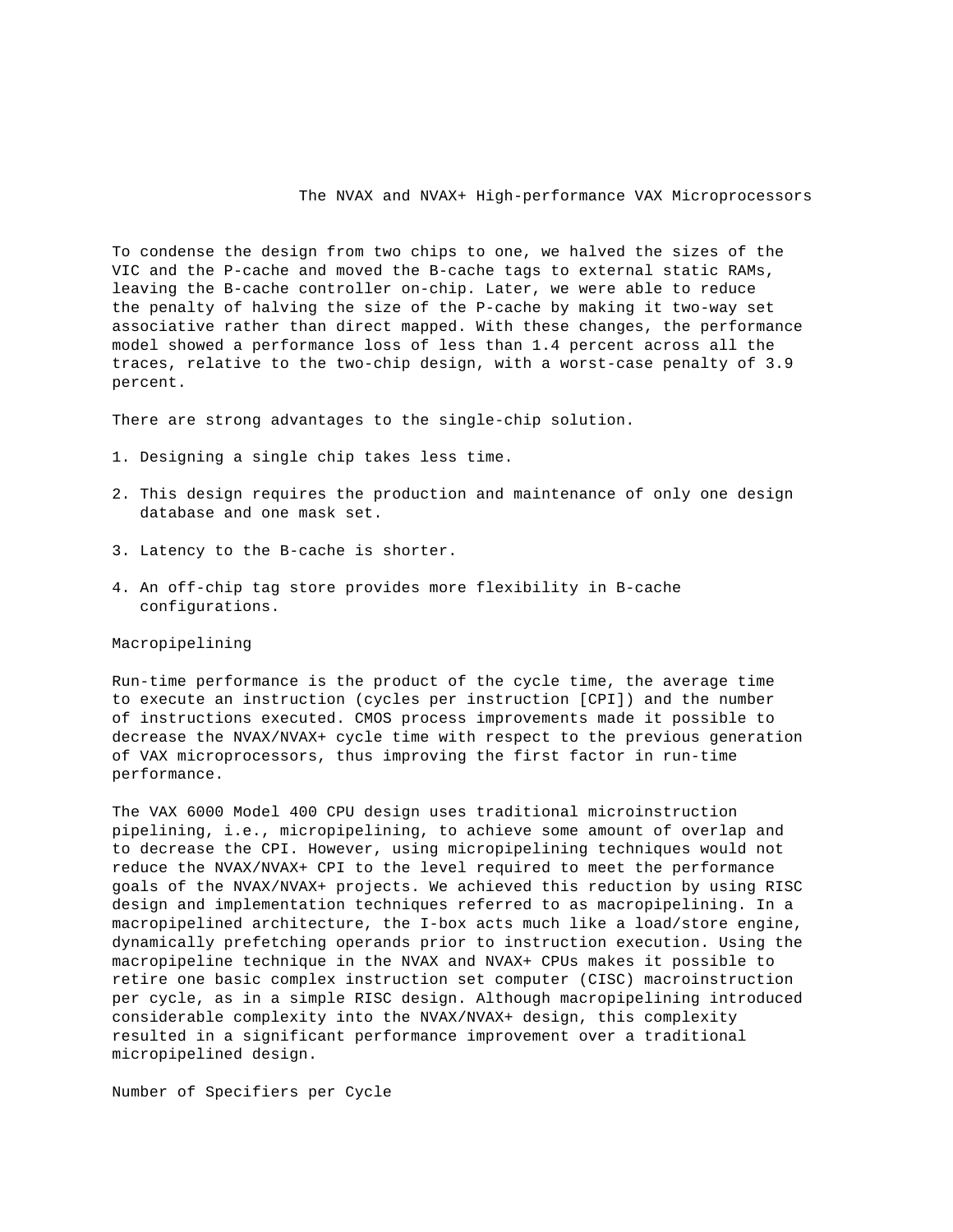The NVAX/NVAX+ I-box can parse at most one opcode and one VAX specifier per cycle. The I-box design initially considered was capable of parsing two specifiers per cycle. Although this parsing scheme represented significant complexity and circuit risk, intuitively, it seemed important to quickly retire specifiers in the I-box in order to keep the macropipeline full. However, the performance model predicted a maximum performance improvement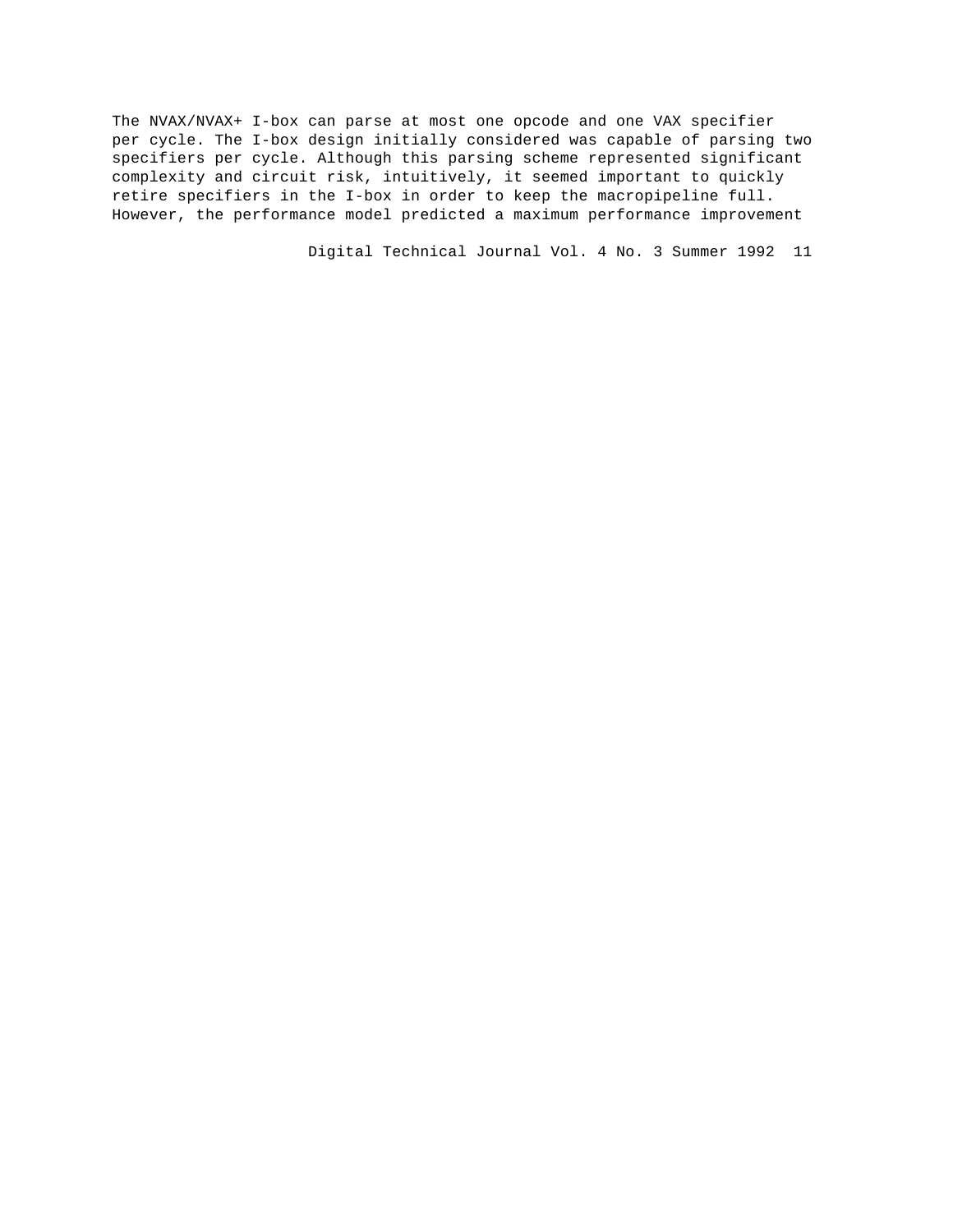of less than two percent on our traces, and we decided to limit complexity and schedule risk by parsing only one specifier per cycle.

# F-box Design

The NVAX F-box design is highly leveraged from the VAX 6000 Model 400 Fchip design. Rather than start from scratch, we integrated the existing design onto the NVAX and NVAX+ CPU chips and added a final-stage bypass mechanism. In addition, unlike the original F-chip implementation, the NVAX/NVAX+ control of the F-box allows a fully pipelined operation, which significantly improves floating-point performance over the F-chip design. Although a totally new design would have had shorter floating-point latencies, the combination of a fully pipelined operation and a finalstage bypass allowed us to achieve our performance goal, while meeting our time-to-market goal.

## Cache Coherence

Performance studies with the previous generation of VAX microprocessors clearly indicate that system bus write bandwidth limits performance unless an external write-back cache is implemented. In addition, the VAX architecture required that we implement the cache coherence protocol in hardware.

The NVAX implementation uses a directory-based coherence protocol for compatibility with existing and planned target system platforms. The NDAL bus supports multiple outstanding read and write requests, which allows the microprocessor to utilize the capability of the system bus to process these operations in a pipelined fashion. We investigated the possibility of implementing both directory-based and snoopy coherence protocols, but time-to-market considerations and the opportunity to optimize the design for performance in existing system platforms outweighed the desirability of supporting snoopy protocols.

For the NVAX+ implementation, the coherence policy is determined by hardware external to the NVAX+ chip, in the given system. The NVAX+ cache and system interface allows the system environment to implement a variety of coherence protocols. Compatibility with the DECchip 21064 interface definition required limiting NVAX+ to one outstanding external cache miss. However, this limitation is more than offset by the significantly better main memory access times achieved in target systems.

One significant advantage of the NVAX+ scheme is that most policies associated with the external cache are determined by hardware outside the NVAX+ chip (such as the coherence policy), allowing the chip to be used in a wide variety of systems. Implementing the DECchip 21064 interface on NVAX+ greatly reduces the hardware engineering investment required to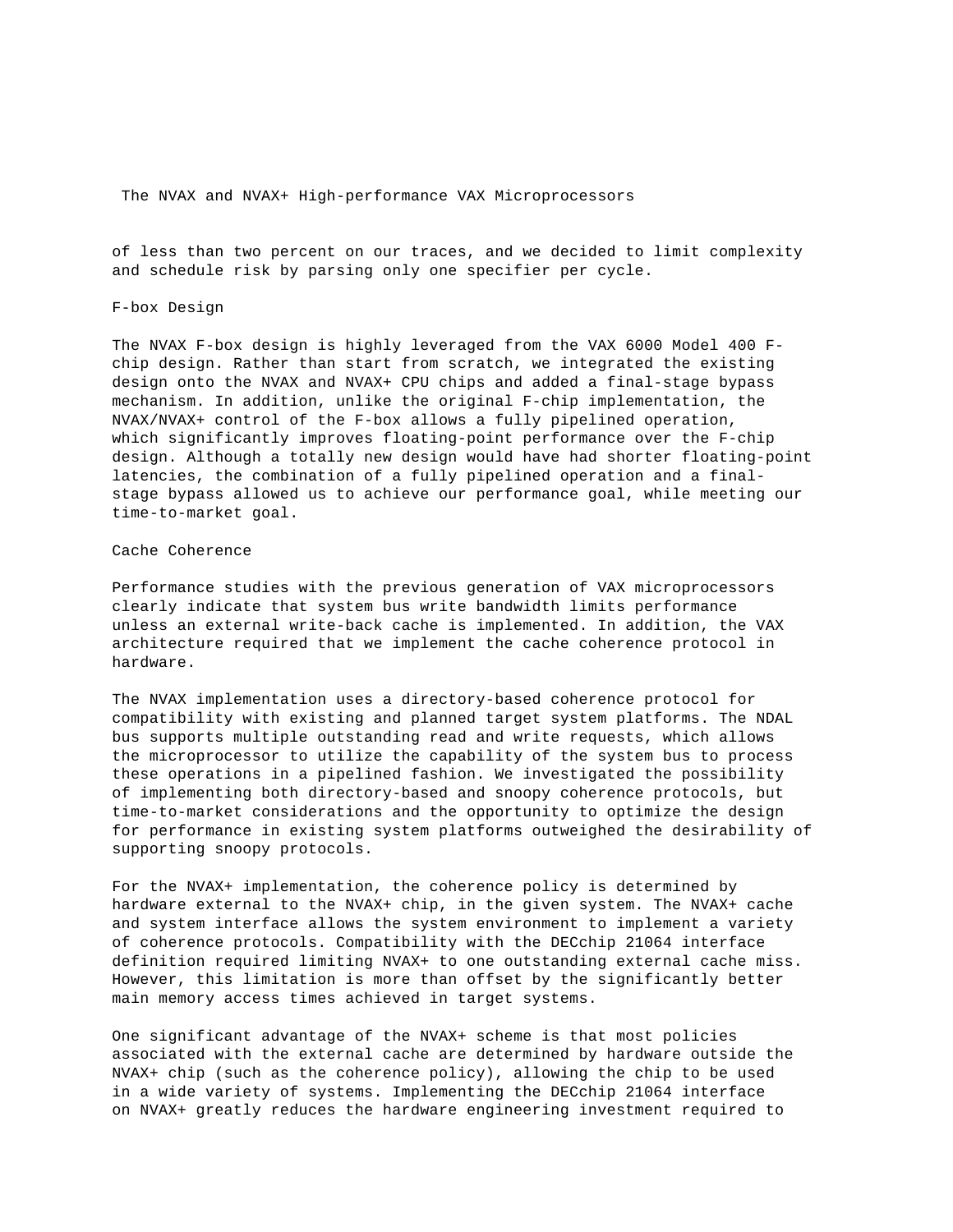deliver a VAX CPU and an Alpha AXP CPU in the same system environment.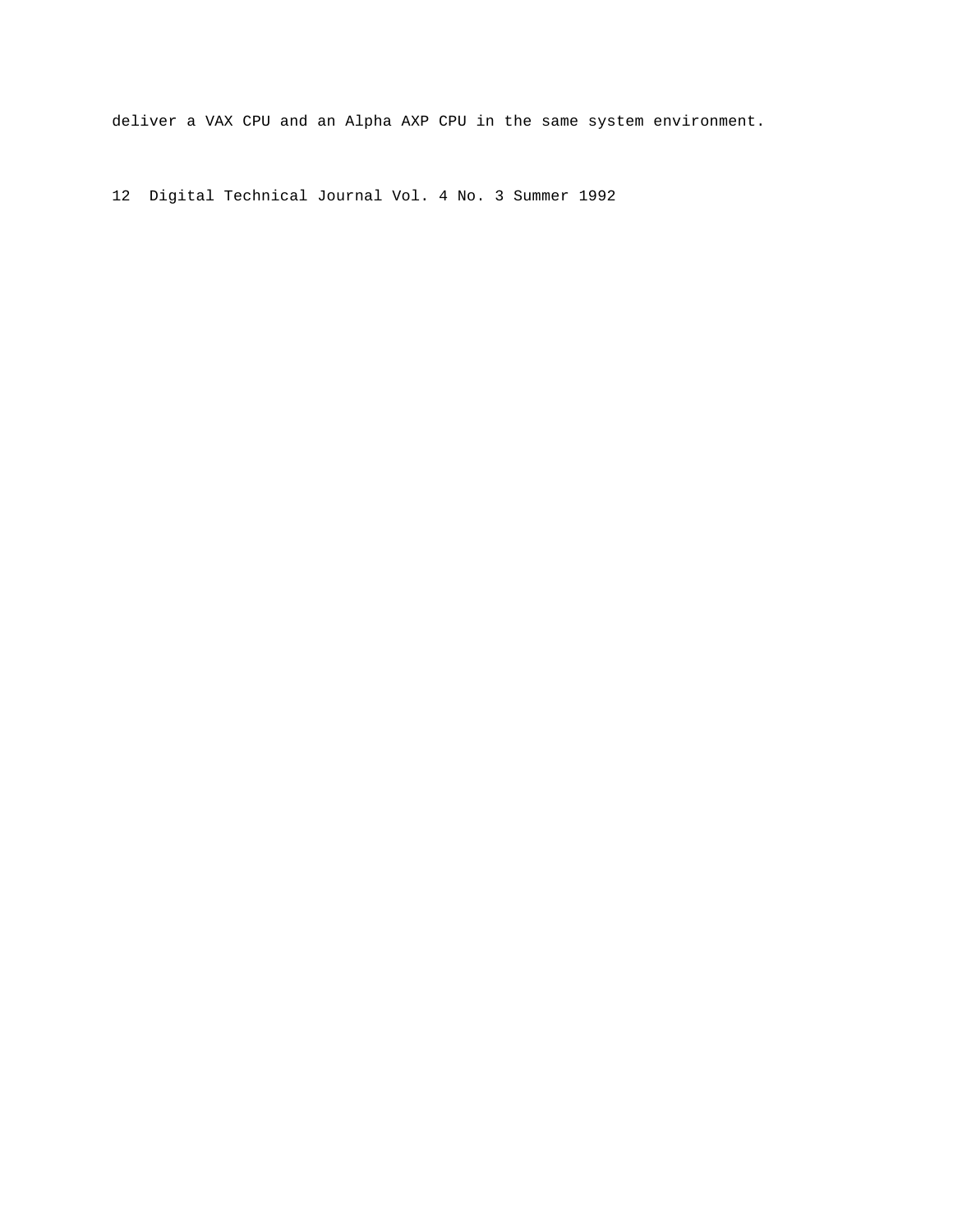For both the NVAX and the NVAX+ chips, cache coherence is maintained for the P-cache by keeping it a subset of the external cache. Externally originated invalidate requests are forwarded to the P-cache only when the block is in the external cache. This minimizes the number of P-cache cycles spent processing invalidate requests. The two-way set-associative P-cache might have been slightly more effective if it were not a subset of the larger direct-mapped external cache. However, this effect is far less significant than the effect of expending a P-cache cycle for every external invalidate event.

Virtual caches almost always have lower latency than physical caches and usually do not require a dedicated translation buffer. The VAX architecture supports the use of a VIC by allowing the cache to be incoherent with respect to the data stream, i.e., not updated with recent writes by the CPU containing the VIC, or by any other CPU. However, some mechanism must be defined to make the VIC coherent with the data stream. In the VAX architecture, the execution of the VAX return from interrupt or exception (REI) instruction performs this function.

We chose to perform a complete flush of the VIC as part of the execution of every REI instruction. Because an REI always follows a process context switch, a flush during an REI removes the process-specific virtual addresses of the previous process and prevents conflict with (potentially identical) virtual addresses for the new process. We could have also chosen to keep the VIC coherent with the data stream and implement perprocess qualifiers that would have made per-process virtual addresses unique. However, coherence would have required both an invalidate address and a control path to the VIC, and some form of backmap to resolve virtual address aliases. Per-process qualifiers would have required a VAX architecture change and significant operating system software changes. To reduce project risk, we chose to flush the VIC on every REI instruction.

## Cache Hierarchy

The NVAX and NVAX+ chips have three levels of cache hierarchy: the VIC, the P-cache, and the B-cache. The VIC and P-cache are fully pipelined and have minimum latency, which allows instructions to be fetched and processed in parallel at very high rates.

The default P-cache configuration causes VIC misses to be looked up in the P-cache. This lookup process is advantageous since the VIC typically experiences a smaller miss penalty because latency for P-cache hits is roughly one-third that for external cache hits. The disadvantage is that instruction fills can result in a higher P-cache data stream miss rate, because they replace data that is likely to be referenced again. We used the performance model with available traces to determine that looking up VIC misses in the P-cache generally resulted in higher performance. In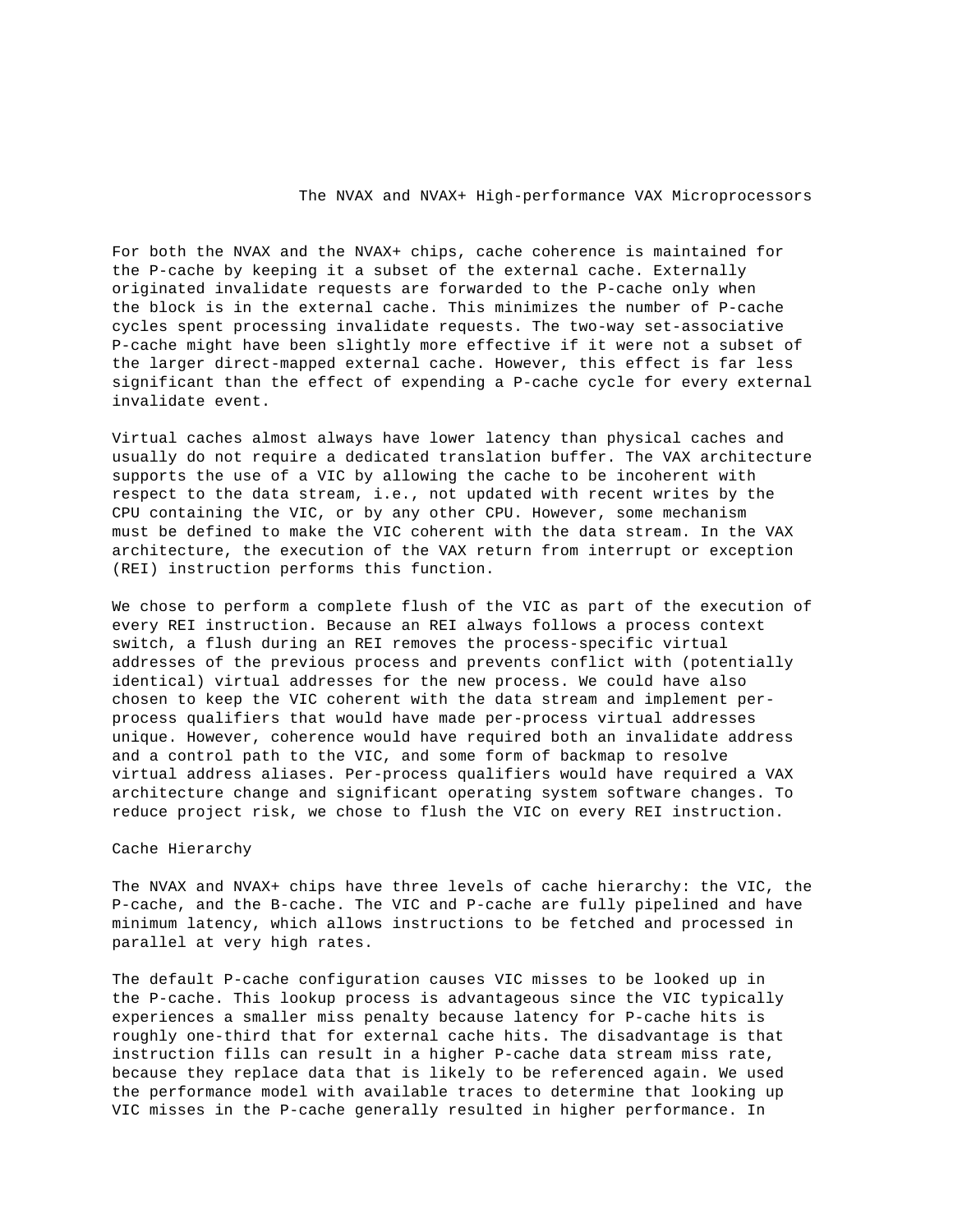specific applications, higher performance can be achieved by not looking up instruction references in the P-cache. As a result, we implemented Pcache configuration bits that allow system designers to implement either scheme. By default, NVAX and NVAX+ systems are configured to enable both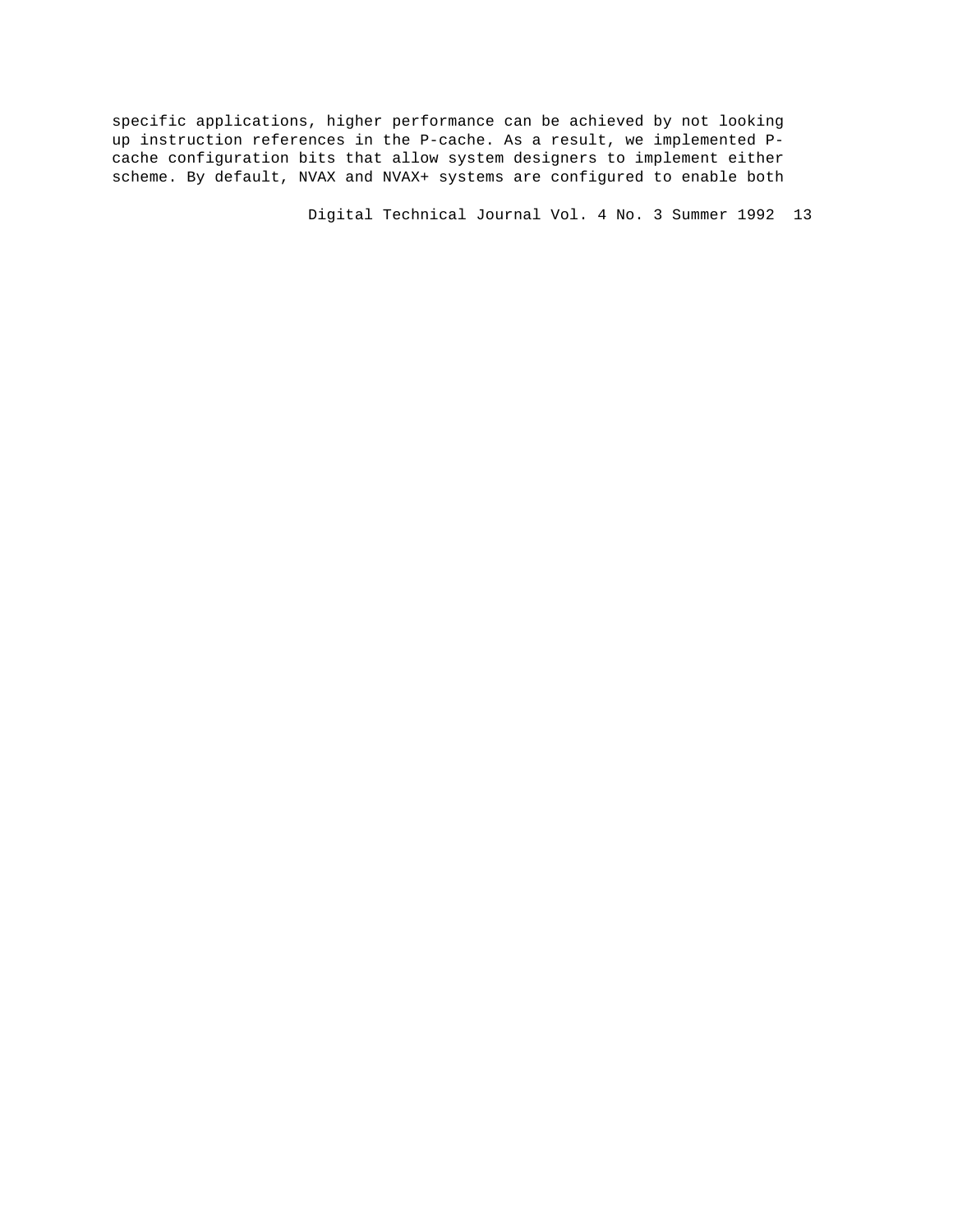instruction and data caching in the P-cache, but this may be changed by the console software in certain systems to support prepackaged application systems.

# External Cache Size

Both NVAX and NVAX+ support multiple external cache sizes to allow system designers full flexibility in selecting external cache configurations. With existing static RAM technology, smaller external cache configurations are usually faster than larger configurations. Performance modeling indicated that many applications, especially some popular benchmarks, fit entirely in in a cache whose size is 512KB or less, resulting in slightly better performance. However, many common applications utilize more memory than will fit in such caches and benefit more from an external cache whose size is 1MB to 4MB, even with the additional latency involved. As a result, our system designs use larger but slightly slower external cache configurations.

# Block Size

During the analysis of the previous generation of VAX microprocessors in existing systems, we observed that the 16-byte block size was too small to achieve optimal performance on many applications. As a result, we chose a 32-byte block size for the NVAX and NVAX+ internal caches. This size provides a good balance between fill size and the number of cycles required to do the fill, given 8-byte fill data paths.

For compatibility with installed systems, the size of the NVAX external cache block and the cache fill size is 32 bytes. On NVAX+, the external cache block size may be larger and is 64 bytes in the VAX 7000 Model 600 and VAX 10000 Model 600 systems. Because both systems implement low-latency memory and high-bandwidth buses, the increase in external cache block size results in better performance.

#### 8 Special Features

The NVAX/NVAX+ design includes several features that supplement core chip functions by providing added value in areas of debug, system maintenance, and systems analysis. Among the features are the patchable control store (PCS) and the performance monitoring hardware.

### Patchable Control Store

The base machine microcode is stored in a ROM control store in the Ebox. The 1,600-microword capacity of the E-box controls macroinstruction execution and exception handling. The PCS consists of 20 entries that can be configured to replace or supplement the microcode residing in ROM. Each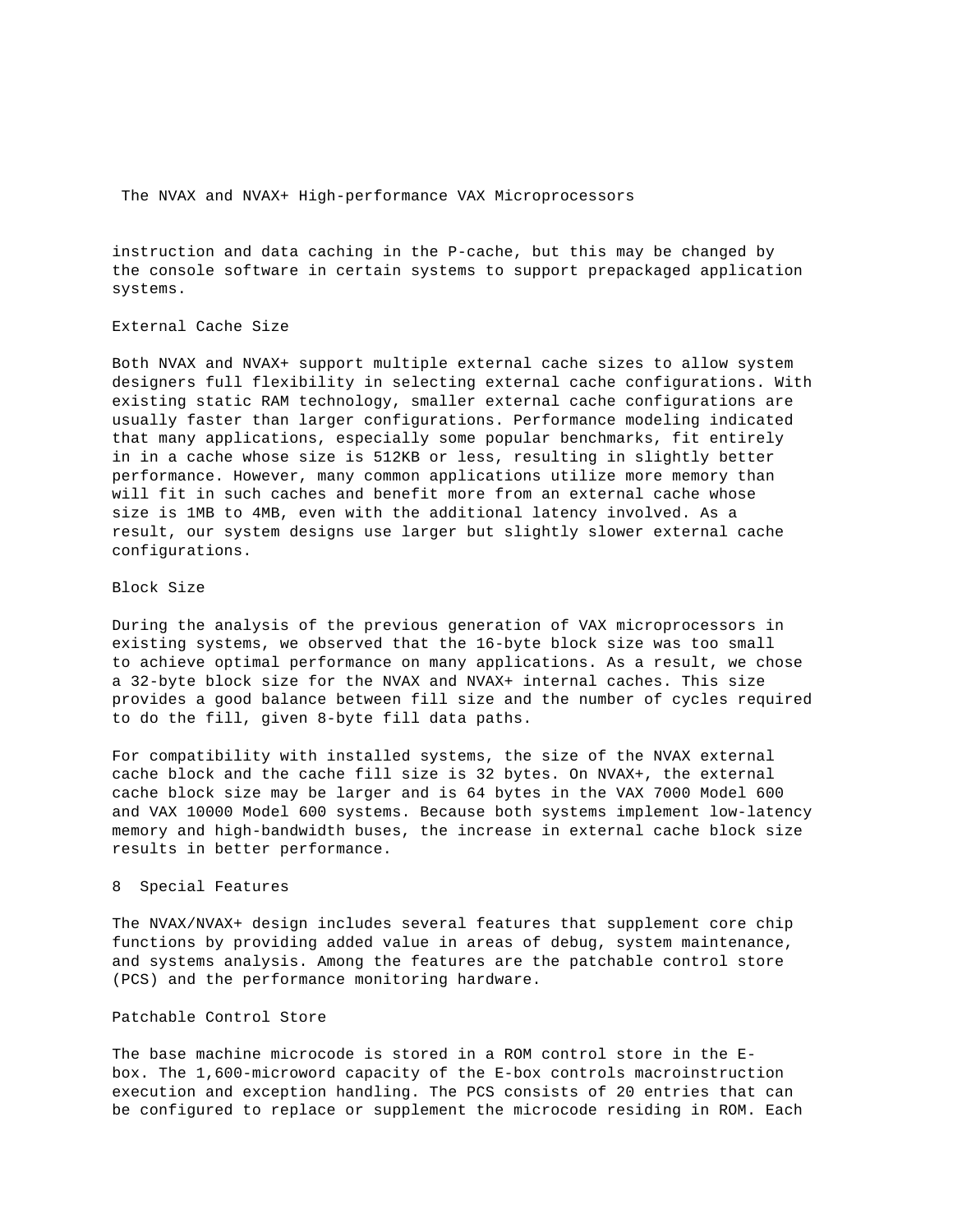PCS entry contains a content-addressable memory (CAM)/RAM pair that stores the patch microword address and patch microword, respectively. The ROM control store and the PCS are accessed in parallel. Typically, words are fetched from the ROM control store, but if a microword address matches the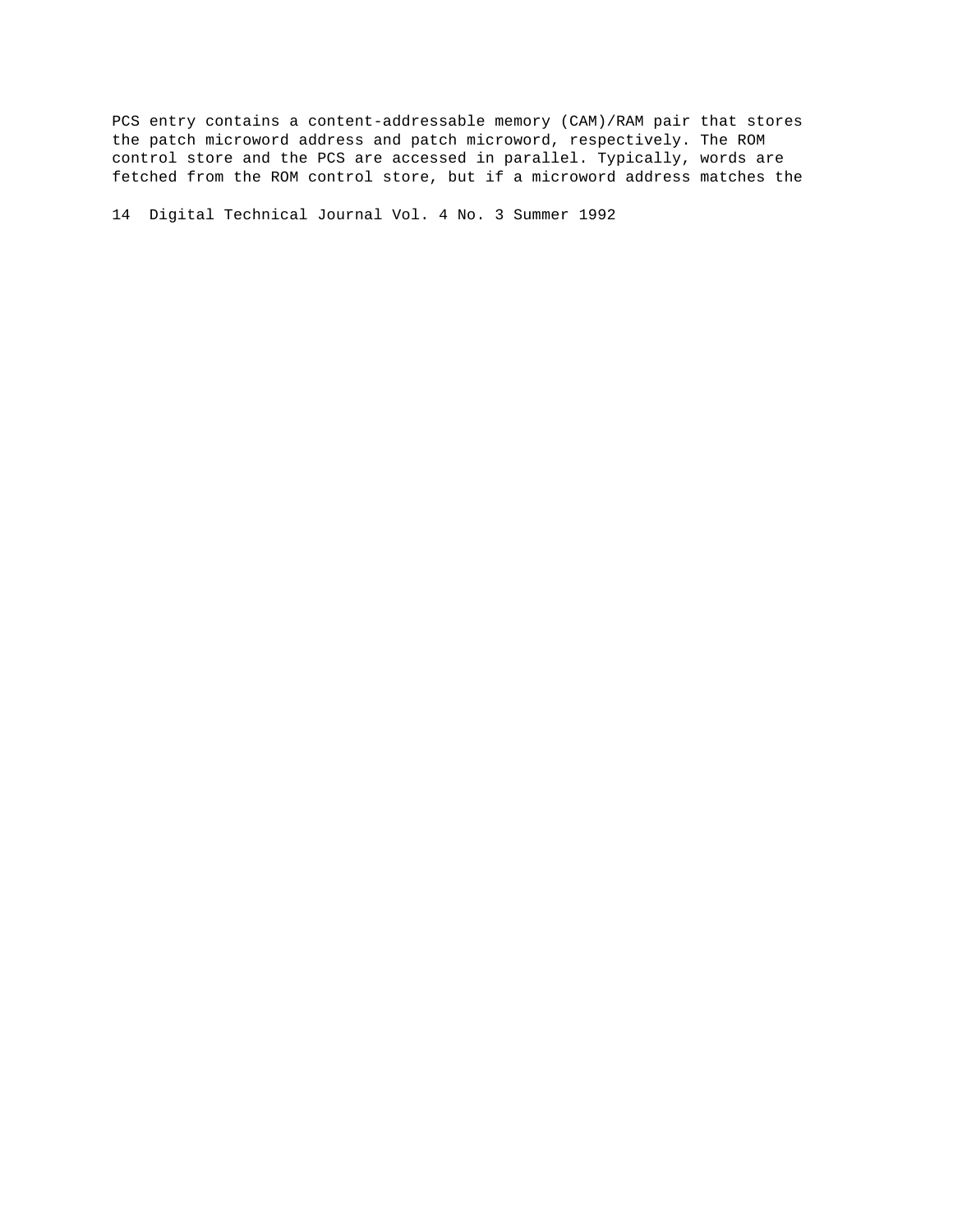CAM in one of the PCS entries, then the PCS RAM for that entry supplies the microword, and the ROM output is disabled.

Privileged software controls the loading of the PCS by means of internal processor registers. In system operation, a patch file is normally loaded into the PCS early in the boot procedure, so that any minimal system capable of starting system boot can install patches to the base microcode. This feature presents a way to modify the base NVAX/NVAX+ chip through software; the majority of engineering change orders (ECOs) can be accomplished by releasing new patch files, thus alleviating the need to change the hardware design and retool for the very large-scale integration (VLSI) fabrication.

We booted the VMS operating system within 16 days of receiving first-pass wafers from fabrication, a tribute to a very thorough design verification. However, the continuing rigorous testing on prototype systems revealed several problems with the base microcode and hardware. The PCS mechanism helped to identify, isolate, and work around many of the problems during system debug and thus allowed extensive system testing to continue on first-pass chips.

For example, we used a sequence of PCS patches during system debug to isolate an obscure failure whose symptom was a transfer to virtual address 0. By patching the main microcode exception handling routine to check for this event, we identified the instruction stream sequence that was causing the failure. We refined the patch to place additional checking into various instructions in the sequence. This refinement allowed us to isolate the exact instruction that was causing the transfer to PC 0. With this information, we were then able to reproduce the problem in simulation and correct the second-pass design. Without this diagnostic capability, we probably would have needed weeks or months of additional debug time to isolate the failure.

In addition to using the powerful diagnostic capability of the PCS, we used patches to correct or work around the few functional bugs that remained in the first-pass design. For example, a microcode patch was used to correct a condition code problem caused by a microcode bug during the execution of an integer-multiply instruction. Because the E-box is central to the execution of all instructions, we were also able to use patches to correct hardware problems in other boxes. In one instance, a patch was used to inject a synchronization primitive into the M-box in order to correct an M-box design error. As a result of the simplicity and elegance of this solution, the final second-pass correction was to move the patch into microcode ROM, rather than modify the M-box hardware design.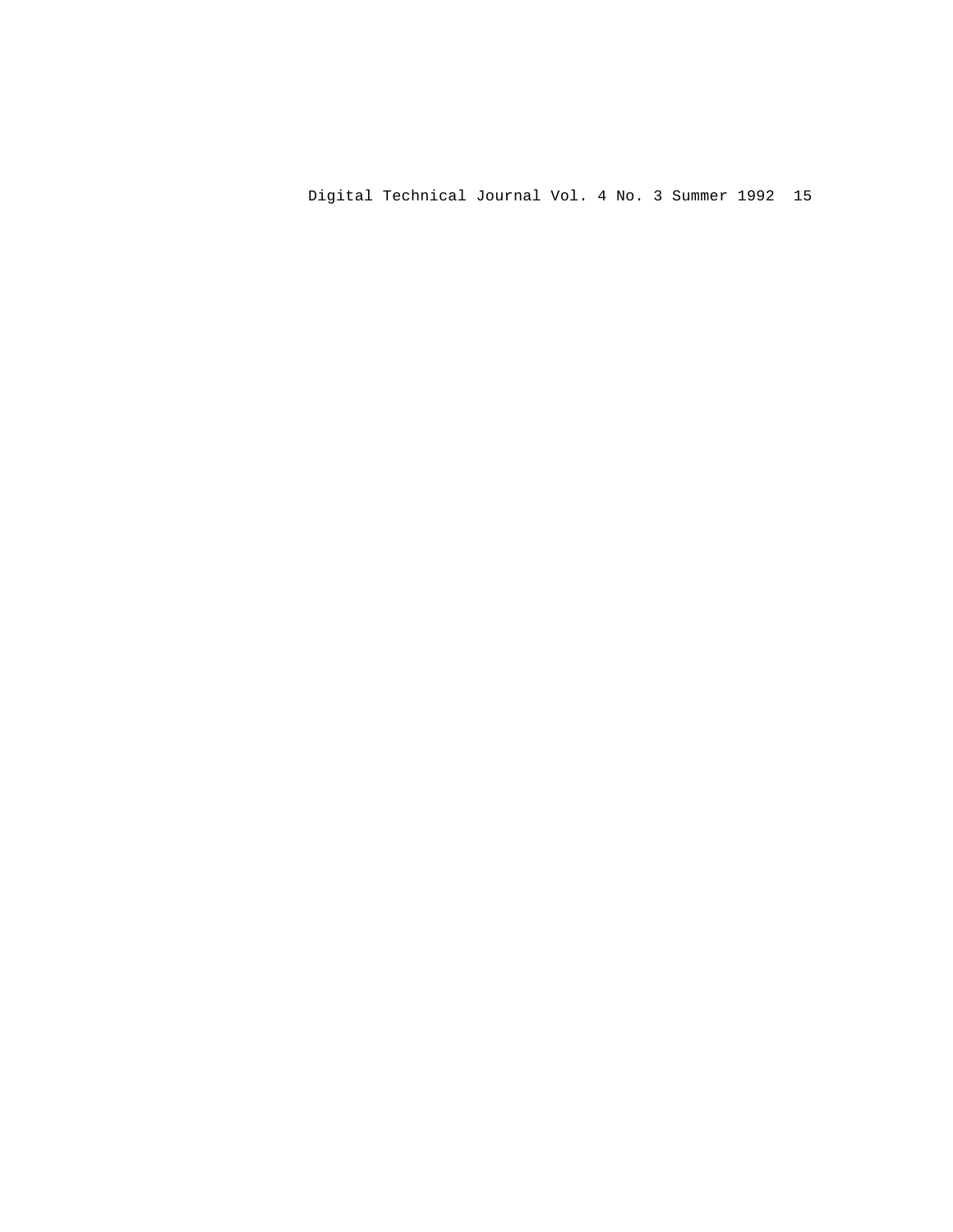## Performance Monitoring Environment

As computer designs increase in complexity, their dynamic behavior becomes less intuitive. Computer designers rely more and more on empirical performance data to aid in the analysis of system behavior and to provide a basis for making hardware and software design decisions. In addition, multiple levels of logic integration on VLSI chips restrict the collection of this performance data, because many of the interesting events are no longer visible to external instrumentation. The NVAX/NVAX+ chip design includes hardware multiplexers and counters that can be configured to count any of a set of predetermined, internal state changes.

Two 64-bit performance counters are maintained in memory for each CPU in an NVAX/NVAX+ system. The lower 16 bits of each counter are implemented in hardware in the CPU, and at specified points, the quadword counters in memory are updated with the contents of the hardware counters. Privileged software can be used to configure the hardware counters to count any one of a basic set of internal events, such as cache access and hit, TB access and hit, cycle and instruction retire, and cycle and stall. When the 16-bit counters reach a half-full state, the performance monitor requests an interrupt. The interrupt is serviced in a normal way, i.e., between instructions (or in the middle of interruptible instructions) and at an architecturally specified interrupt priority level. Unlike other interrupts, the performance monitor logic interrupt is serviced entirely in microcode and then dismissed; no software interrupt handler is required.

The microcode component updates the counters in memory when it services the performance monitor interrupt. During a counter update, the microcode temporarily disables the counters, reads and clears the hardware counters, updates the counters in memory, enables the counters, and resumes instruction execution. The base address of the counters in memory is taken from a system vector table and offset by the specific CPU number, creating a data structure in memory that contains a pair of 64-bit counters for each CPU.

Combining the use of hardware, software, and the PCS created a versatile performance monitoring environment $\{-\}$ one that goes beyond the scope of the basic hardware capabilities. In this environment, we can correlate the counts with higher-level system events and change the representation of the collected data. For example, microcode can enable the counters every time a process context is loaded and disable the counters when a process context is saved. This feature allows us to set up workloads and gather dynamic statistics on a per-process basis. We can also use PCS patches to modify the memory counter address in order to provide an additional offset based on one of the five VAX processor operating modes: interrupt, kernel, executive, supervisor, or user. This technique provides a new performance counter data structure that collects statistics on a per-mode,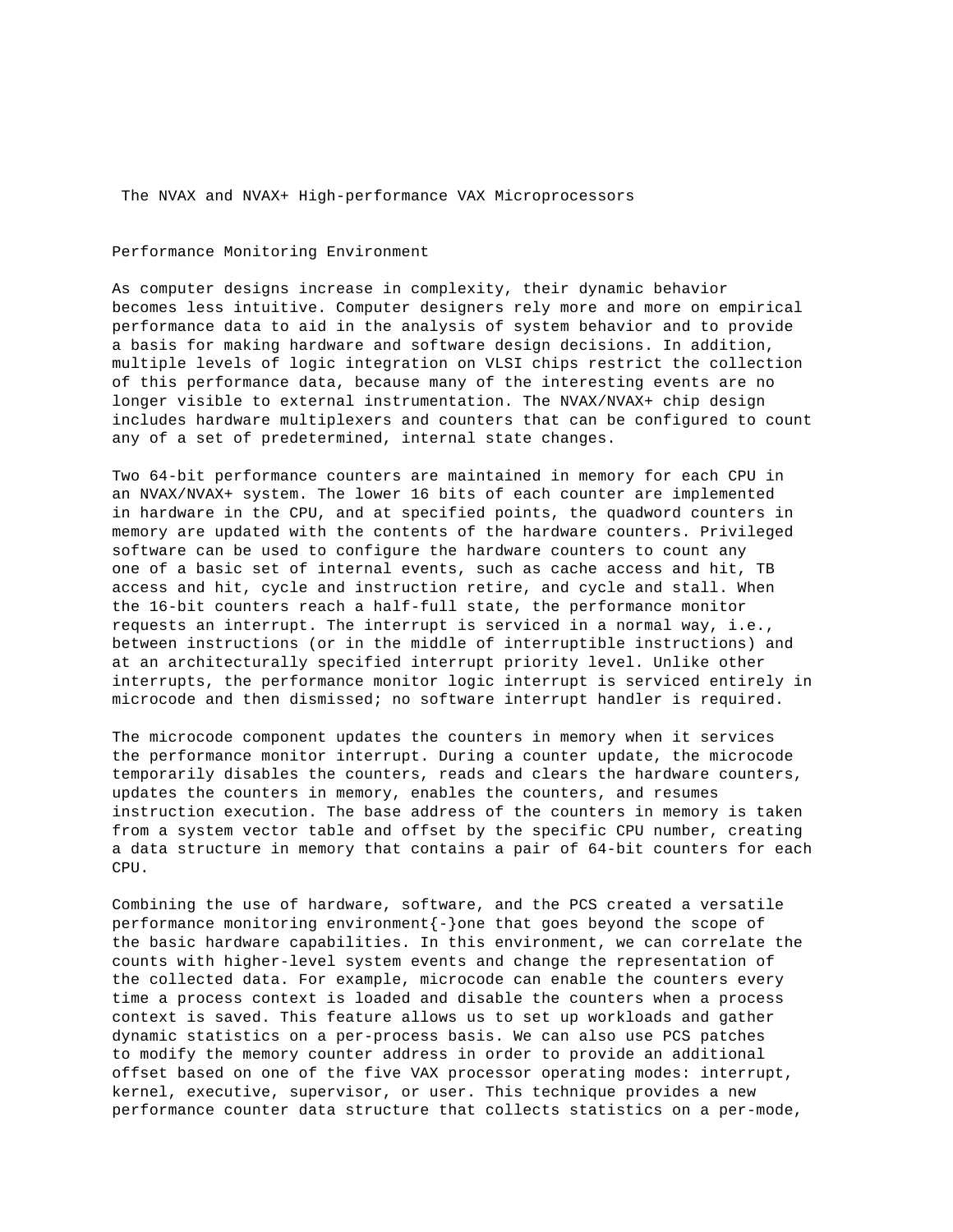per-process, per-CPU basis. Also, microcode patches can be used to add context checks that filter and count various events. For example, we can patch the VAX context switch instruction to count context switches or patch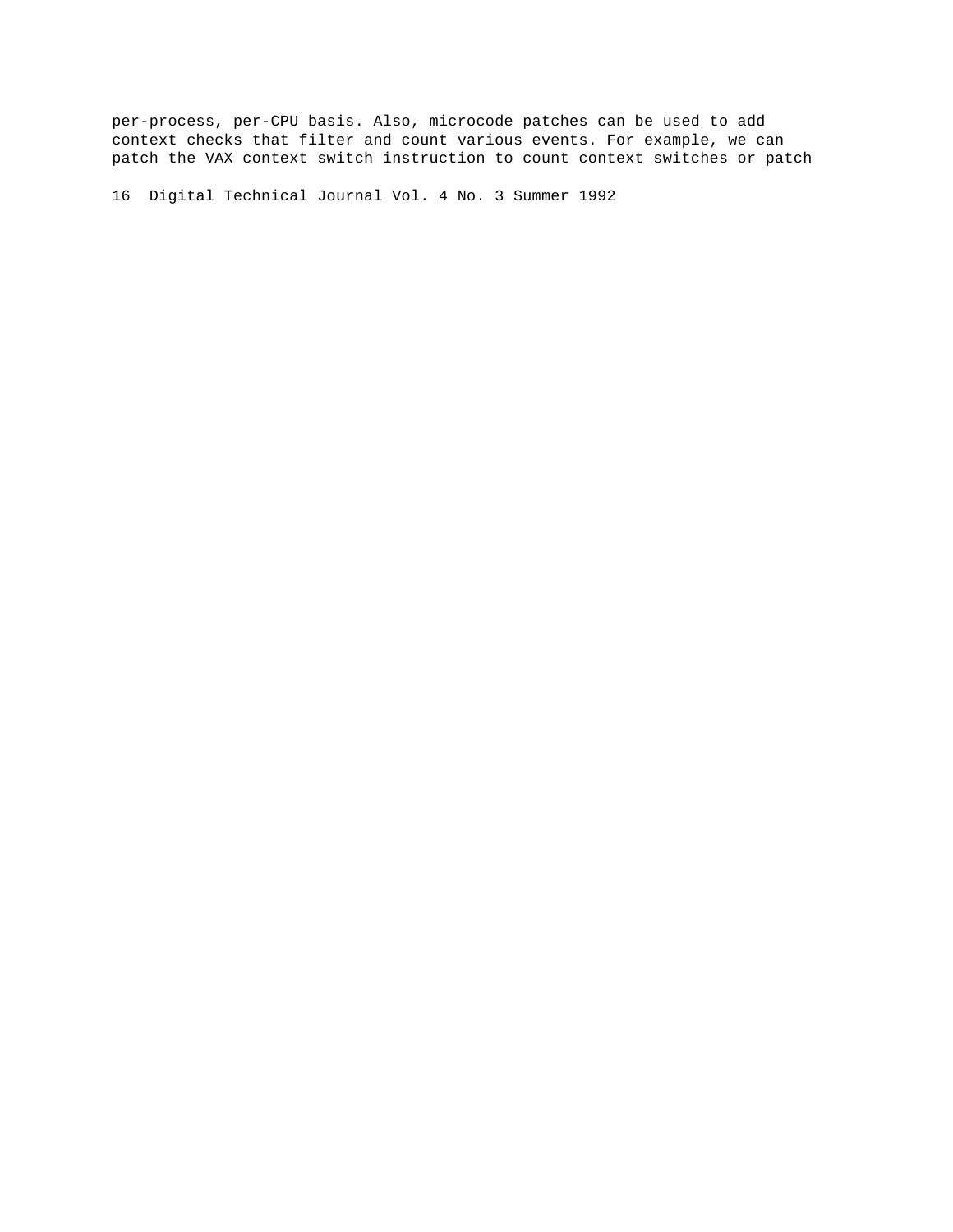the interlocked instructions to count the number and types of accesses to multiprocessor synchronization locks.

The performance monitoring environment is a powerful tool that we have used to collect the data required to analyze hardware and software behavior and interactions, and to develop an understanding of system performance. We have applied this knowledge to tune the performance of operating systems and application software, and continue to apply the knowledge to improve the design and performance of future hardware and software.

9 Results and Conclusions

With a focus on time-to-market, we shortened the originally projected NVAX design schedule, from the start of implementation to the completion of the chip design, by 27 percent. We booted the operating system just 16 days after prototype wafers became available. The use of the PCS allowed us to quickly debug and work around the few functional bugs that remained in the first-pass design. Because of the quality achieved in first-pass chips, we were able to shorten the schedule from chip design completion to system product delivery. As a result, systems were delivered to customers four months earlier than the originally projected date.

At the same time, we were able to dramatically improve CPU performance relative to previous VAX microprocessors by implementing a macropipelined design, in which multiple autonomous functional units cooperate to execute VAX instructions. Our internal goal was performance in excess of 25 times the performance of the VAX-11/780 system. We significantly exceeded this goal as demonstrated by the following Standard Performance Evaluation Cooperative (SPEC) Release 1.2 performance ratings:[13]

SPECmark 40.5

SPECfp 48.8

SPECint 30.4

These ratings were measured on a VAX 6000 Model 600 system at the initial announcement and are two to three times higher than those for the previous VAX microprocessor running in the same system. Software and system tuning has subsequently improved the initial numbers on all systems.

The NVAX/NVAX+ design provides an upgrade path and system investment protection to customers with installed VAX systems, as well as a migration path from an NVAX+ microprocessor to a DECchip 21064 microprocessor in the new Alpha AXP systems.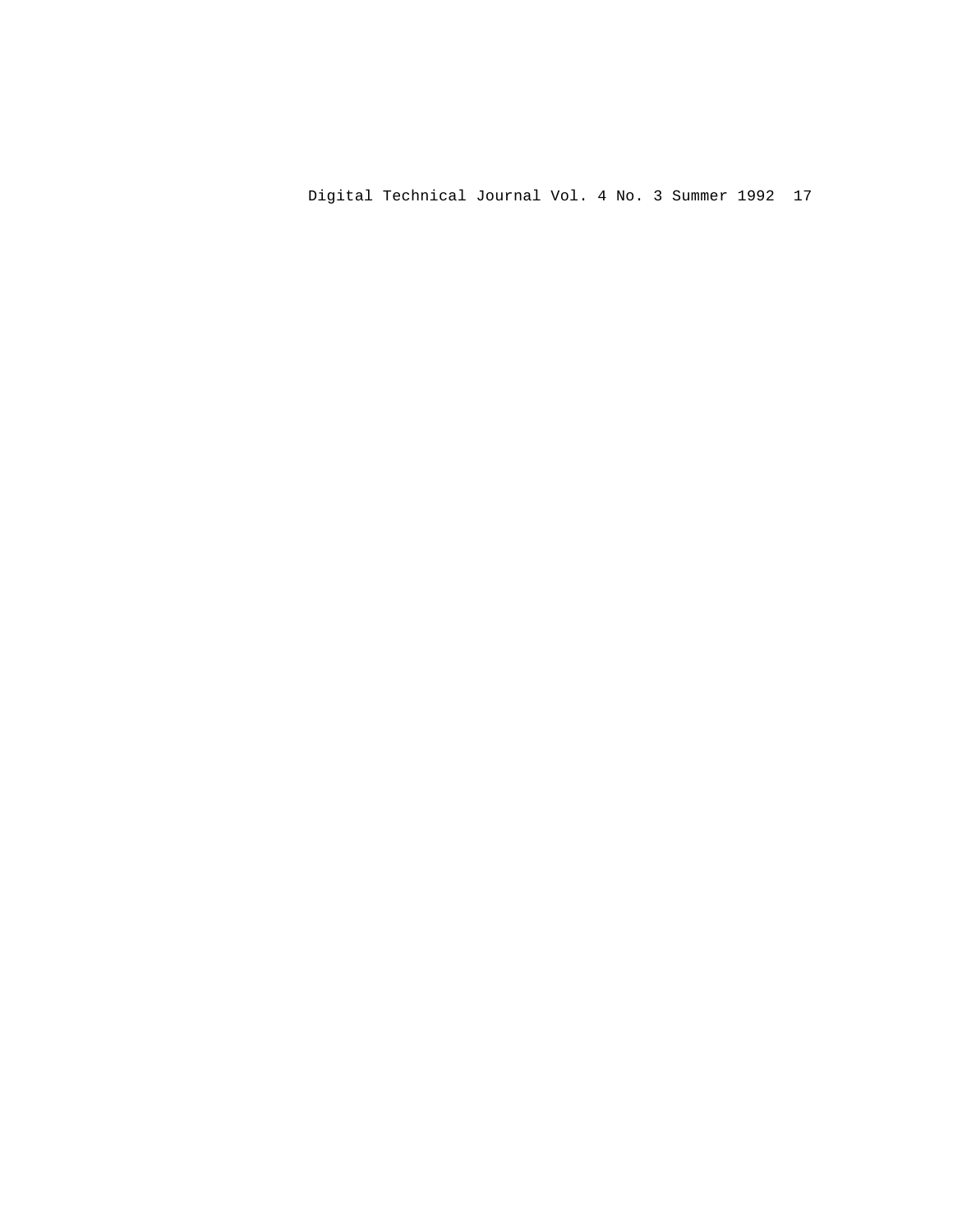#### 10 Acknowledgements

We would like to acknowledge the contributions of the following people:

W. Anderson, E. Arnold, D. Asher, R. Badeau, I. Bahar, M. Benoit, B. Benschneider, D. Bhavsar, M. Blaskovich, P. Boucher, W. Bowhill, L. Briggs, S. Butler, R. Calcagni, S. Carroll, M. Case, R. Castelino, A. Cave, S. Chopra, M. Coiley, E. Cooper, R. Cvijetic, R. Davies, M. Delaney, D. Deverell, A. DiPace, C. Dobriansky, D. Donchin, R. Dutta, D. DuVarney, J. J. Ellis, J. P. Ellis, H. Fair, B. Feaster, T. Fischer, T. Fox, G. Franceschi, N. Geagan, S. Goel, M. Gowan, J. Grodstein, P. Gronowski, W. Grundmann, H. Harkness, W. Herrick, R. Hicks, C. Holub, J. Huber, A. Jain, K. Jennison, J. Jensen, M. Kantrowitz, R. Khanna, R. Kiser, D. Koslow, D. Kravitz, K. Ladd, S. Levitin, J. Licklider, J. Lundberg, R. Marcello, S. Martin, T. McDermott, K. McFadden, B. McGee, J. Meyer, M. Minardi, D. Miner, E. Nangia, L. Noack, T. O'Brien, J. Pan, H. Partovi, N. Patwa, V. Peng, N. Phillips, R. Preston, R. Razdan, J. St. Laurent, S. Samudrala, B. Shah, S. Sherman, W. Sherwood, J. Siegel, K. Siegel, C. Somanathan, C. Stolicny, P. Stropparo, R. Supnik, M. Tareila, S. Thierauf, N. Wade, S. Watkins, W. Wheeler, G. Wolrich, Y. Yen

- 11 References
- 1. R. Brunner, ed.,VAX Architecture Reference Manual, Second Edition, (Bedford, MA: Digital Press, 1991).
- 2. D. Dobberpuhl et al., "A 200MHz 64b Dual-Issue CMOS Microprocessor," IEEE International Solid-State Circuits Conference, Digest of Technical Papers, vol. 35 (1992): 106-107.
- 3. R. Sites, ed., Alpha Architecture Reference Manual, (Burlington, MA: Digital Press, 1992).
- 4. D. Fite, Jr. et al., "Design Strategy for the VAX 9000 System," Digital Technical Journal, vol. 2, no. 4 (Fall 1990): 13-24.
- 5. W. Anderson, "Logical Verification of the NVAX CPU Chip Design," Digital Technical Journal, vol. 4, no. 3 (Summer 1992, this issue): 38-46.
- 6. M. Callander et al., "The VAXstation 4000 Model 90," Digital Technical Journal, vol. 4, no. 3 (Summer 1992, this issue): 82-91.
- 7. J. Crowell and D. Maruska, "The Design of the VAX 4000 Model 100 and MicroVAX 3100 Model 90 Desktop Systems," Digital Technical Journal, vol. 4, no. 3 (Summer 1992, this issue): 73-81.
- 8. J. Crowell et al., "Design of the VAX 4000 Model 400, 500, and 600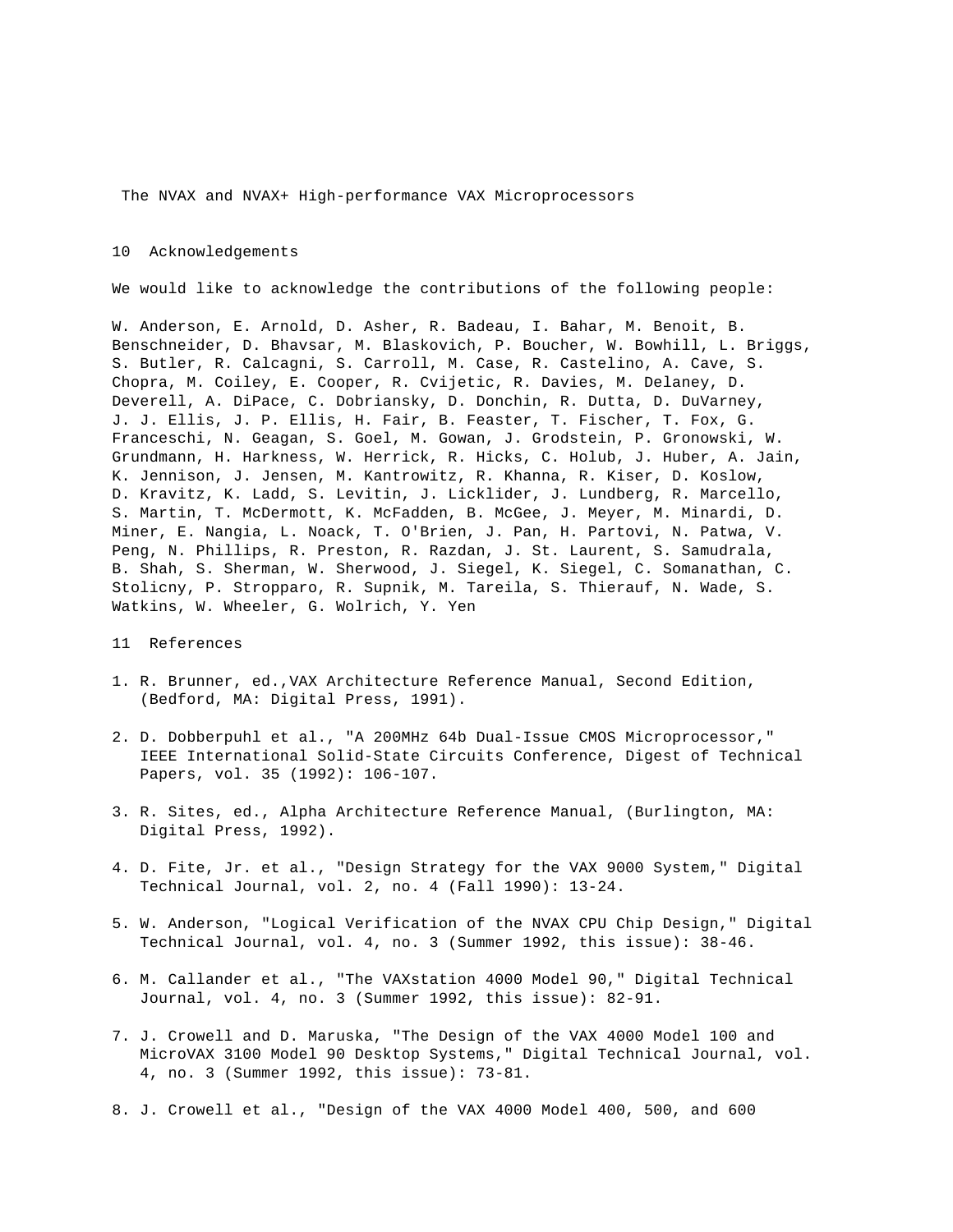Systems," Digital Technical Journal, vol. 4, no. 3 (Summer 1992, this issue): 60-72.

- 9. L. Chisvin, G. Bouchard, and T. Wenners, "The VAX 6000 Model 600 Processor," Digital Technical Journal, vol. 4, no. 3 (Summer 1992, this issue): 47-59.
- 18 Digital Technical Journal Vol. 4 No. 3 Summer 1992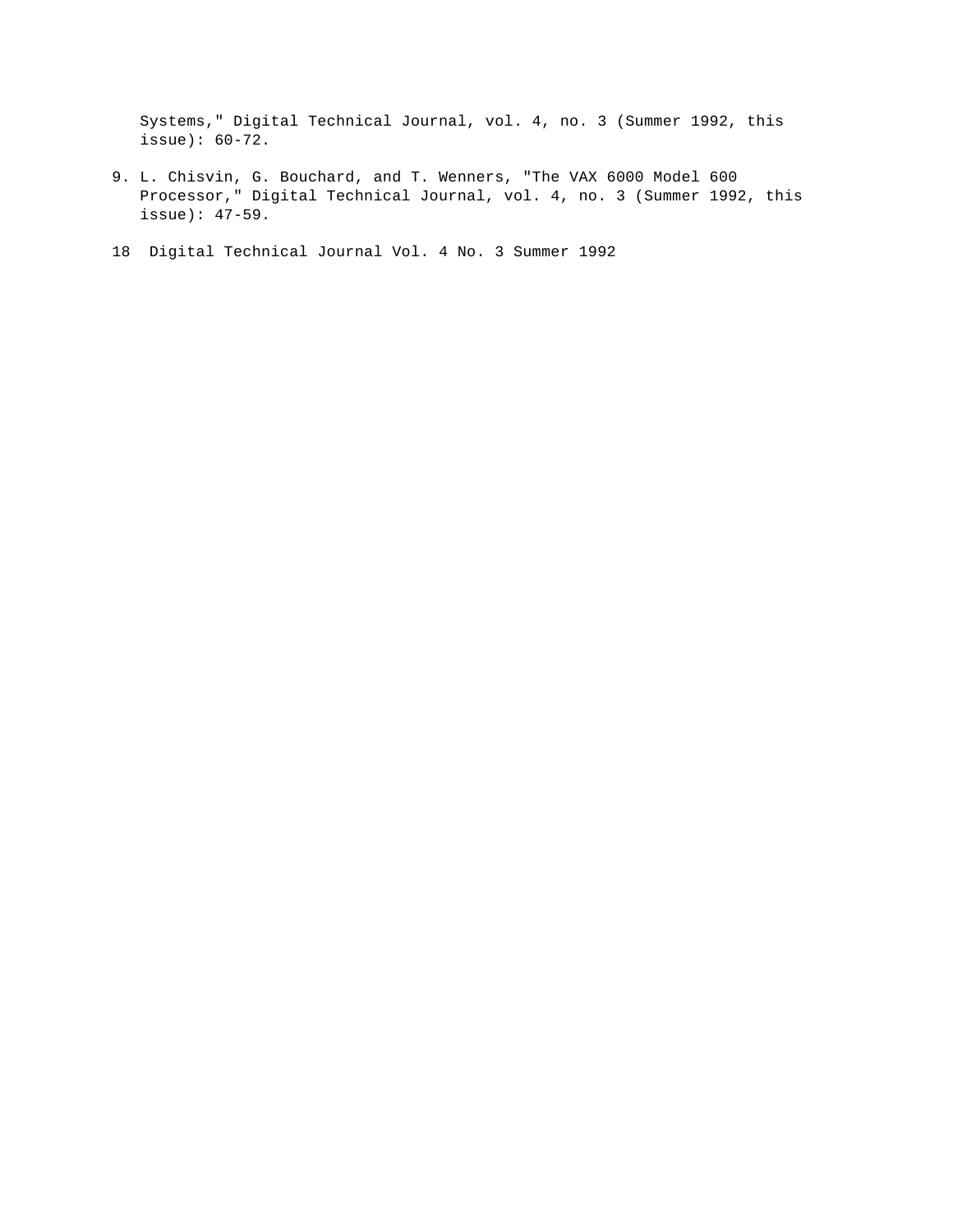- 10.A. Agarwal et al., "An Evaluation of Directory Schemes for Cache Coherence," Proceedings of the 15th Annual International Symposium on Computer Architecture, (May 1988): 280-289.
- 11.P. Stenstrom, "A Survey of Cache Coherence Schemes for Multiprocessors," Computer (June 1990): 12-24.
- 12.H. Durdan et al., "An Overview of the VAX 6000 Model 400 Chip Set," Digital Technical Journal, vol. 2, no. 2 (Spring 1990): 36-51.
- 13.VAX 6000 Datacenter Systems Performance Report (Maynard, MA: Digital Equipment Corporation, 1991).
- 12 Biographies

G. Michael Uhler Michael Uhler is a senior consultant engineer in the Semiconductor Engineering Group, where he leads the advanced development effort for a new high-performance microprocessor. As chief architect for the NVAX and REX520 microprocessors, Mike was responsible for the CPU architecture, performance evaluation, behavioral modeling, CPU microcode, and CPU and system debug. He received a B.S.E.E. (1975) and an M.S.C.S (1977) from the University of Arizona and joined Digital in 1978. Mike is a member of IEEE, ACM, Tau Beta Pi, and Phi Kappa Phi and holds eight patents.

Debra Bernstein Debra Bernstein is a consultant engineer in the Semiconductor Engineering Group. She worked on the CPU design and architecture for the NVAX microprocessor and the VAX 8700/8800 systems and is currently co-architecture leader for a future Alpha AXP processor. Deb received a B.S. in computer science (1982, cum laude) from the University of Massachusetts in Amherst. She holds one patent, has two patent applications pending, and has coauthored several technical papers.

Larry L. Biro Larry Biro joined the Electronic Storage Development (ESD) Group in 1983, after receiving an M.S.E.E. from Rensselaer Polytechnic Institute. While in ESD, he contributed to the advanced development of solid-state disk products. Larry joined the Semiconductor Engineering Group as a custom circuit designer on the NVAX E-box. Later, as a member of the NVAX+ chip implementation team, Larry designed the clock and reset logic, coordinated back-end verification efforts, and co-led the chip debugging. Currently, he is the project leader for a future, single-chip VAX implementation.

John F. Brown After receiving an M.S.E.E. from Cornell University in 1980, John Brown joined the engineering staff at Digital. At present, he is a consultant engineer working on Alpha AXP microprocessor advanced development. John's previous responsibilities include managing the design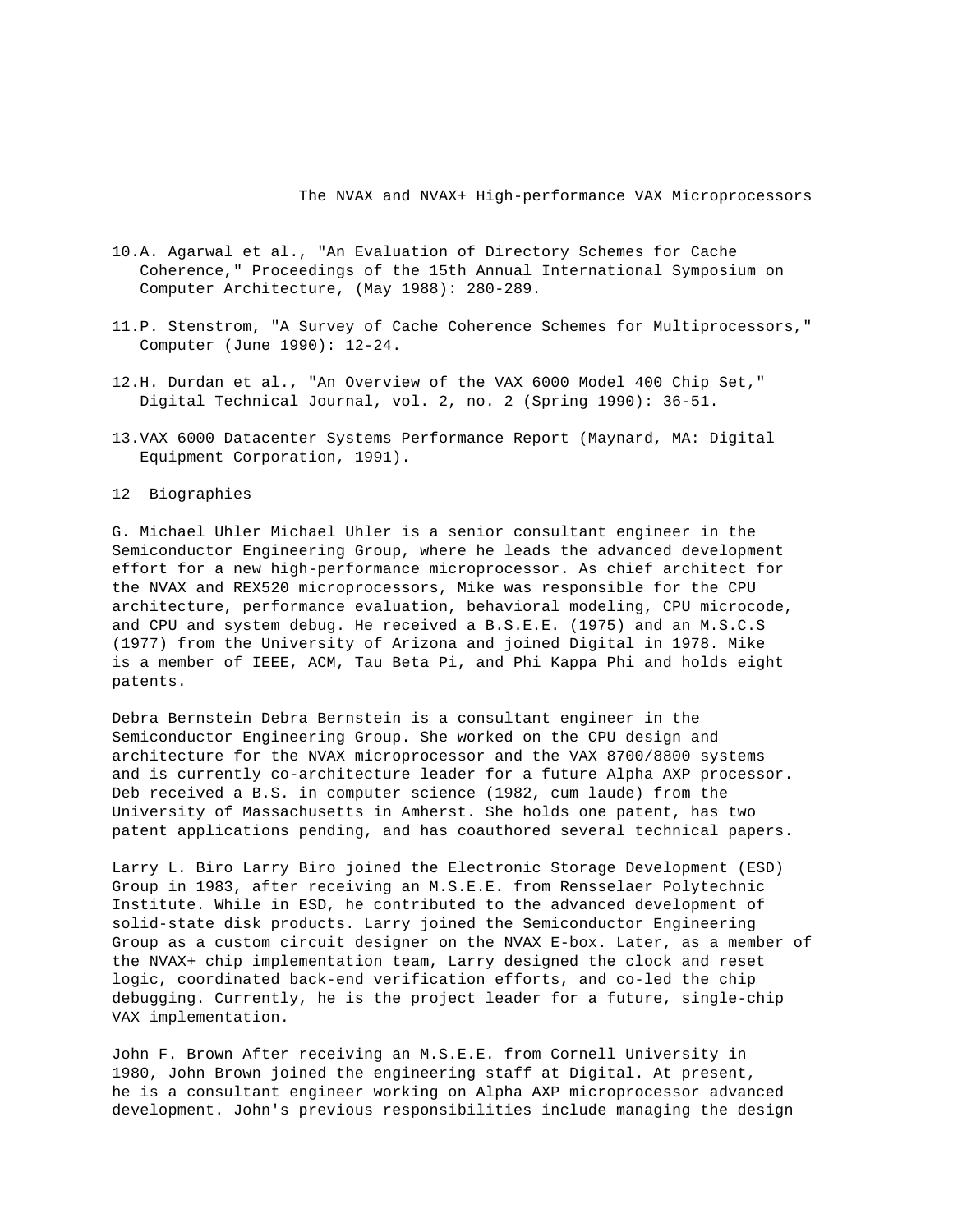of the instruction decode section of the NVAX microprocessor. He also made technical contributions to the VAX 6000 Model 200 and 400 chip sets, and was hardware engineer for the extended floating-point enhancement to the VAX-11/780 system. John holds two patents and has seven applications pending.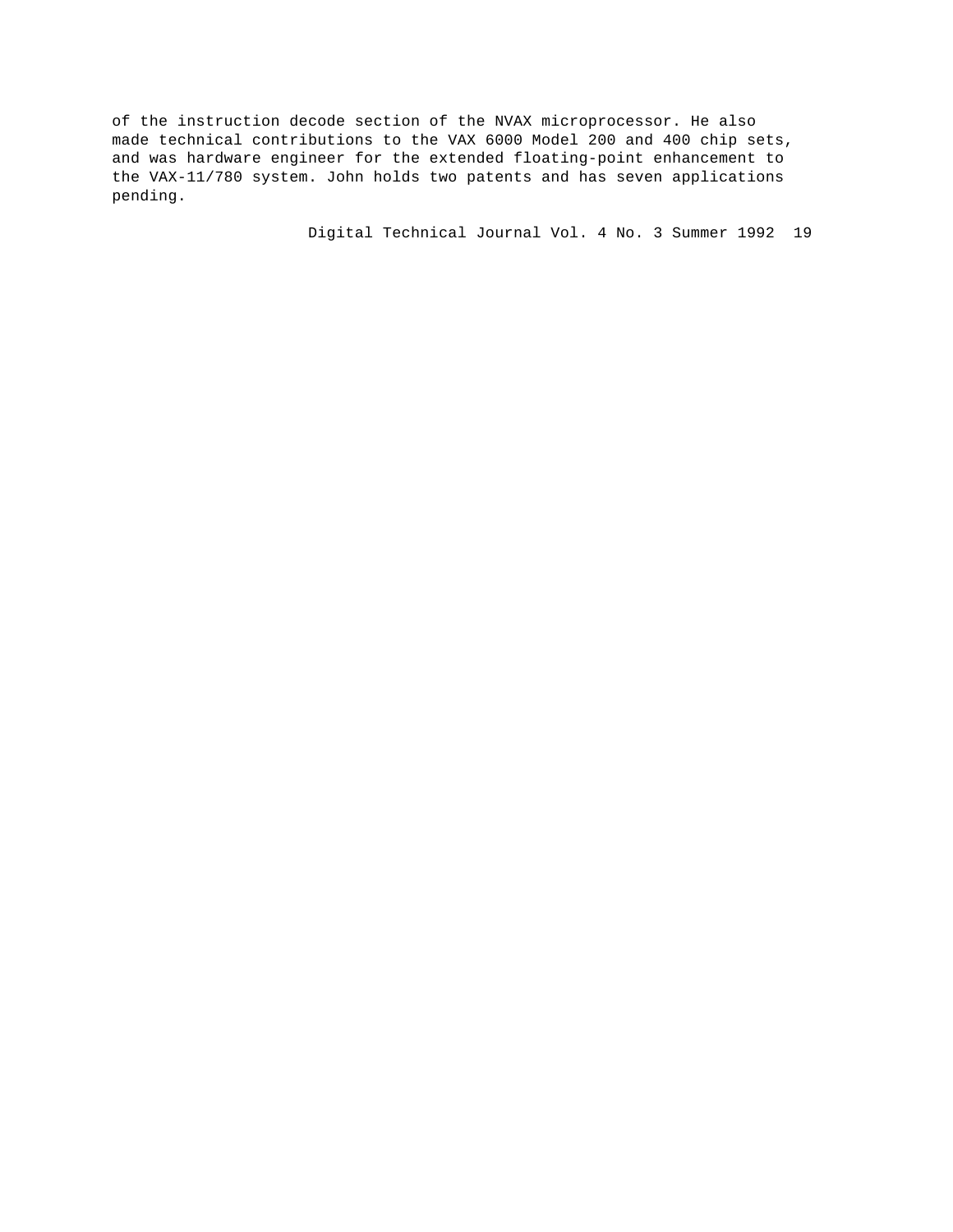John H. Edmondson John Edmondson is a principal engineer in the Semiconductor Engineering Group. At present, he is co-architect of a future RISC microprocessor. Previous to this, he was a member of the VAX 6000 Model 600 CPU chip design team. Before joining Digital in 1987, John designed minicomputers for five years at Canaan Computer Corporation. He also worked at Massachusetts General Hospital for two years, researching applications of technology to anesthesia and intensive care medicine. John received a B.S.E.E from the Massachusetts Institute of Technology in 1979.

Jeffrey D. Pickholtz Jeffrey Pickholtz received an A.S. (1977) in specialized technology from Penn Technical Institute and a B.S.E.E.T. (1989) from Central New England College. He joined Digital in 1977 as a technician and worked on a variety of midrange computers. More recently, his responsibilities have included technical contributions to the VAX 6000 Models 400 and 600, and VAX 7000 Model 600 chip sets. Currently, Jeff is a senior engineer in the Semiconductor Engineering Group, leading the implementation of a future CMOS microprocessor chip.

Rebecca L. Stamm Rebecca Stamm is a principal hardware engineer in the Semiconductor Engineering Group. She led the design of the backup cache, the bus interface, and the pin bus for the NVAX CPU chip. Rebecca then led the chip debug team from tapeout through final release of the design to manufacturing. Since joining Digital in 1983, Rebecca has been engaged in microprocessor architecture and design. She holds two patents and has seven applications pending. Rebecca received a B.A. in history from Swarthmore College and a B.S.E.E. from the Massachusetts Institute of Technology.

## 13 Trademarks

The following are trademarks of Digital Equipment Corporation: Alpha AXP, DECchip 21064, Digital, MicroVAX, VAX, VAX 4000, VAX 6000, VAX 7000, VAX 10000, VAX-11/780, and VAXstation.

SPEC, SPECfp, SPECint, and SPECmark are registered trademarks of the Standard Performance Evaluation Cooperative.